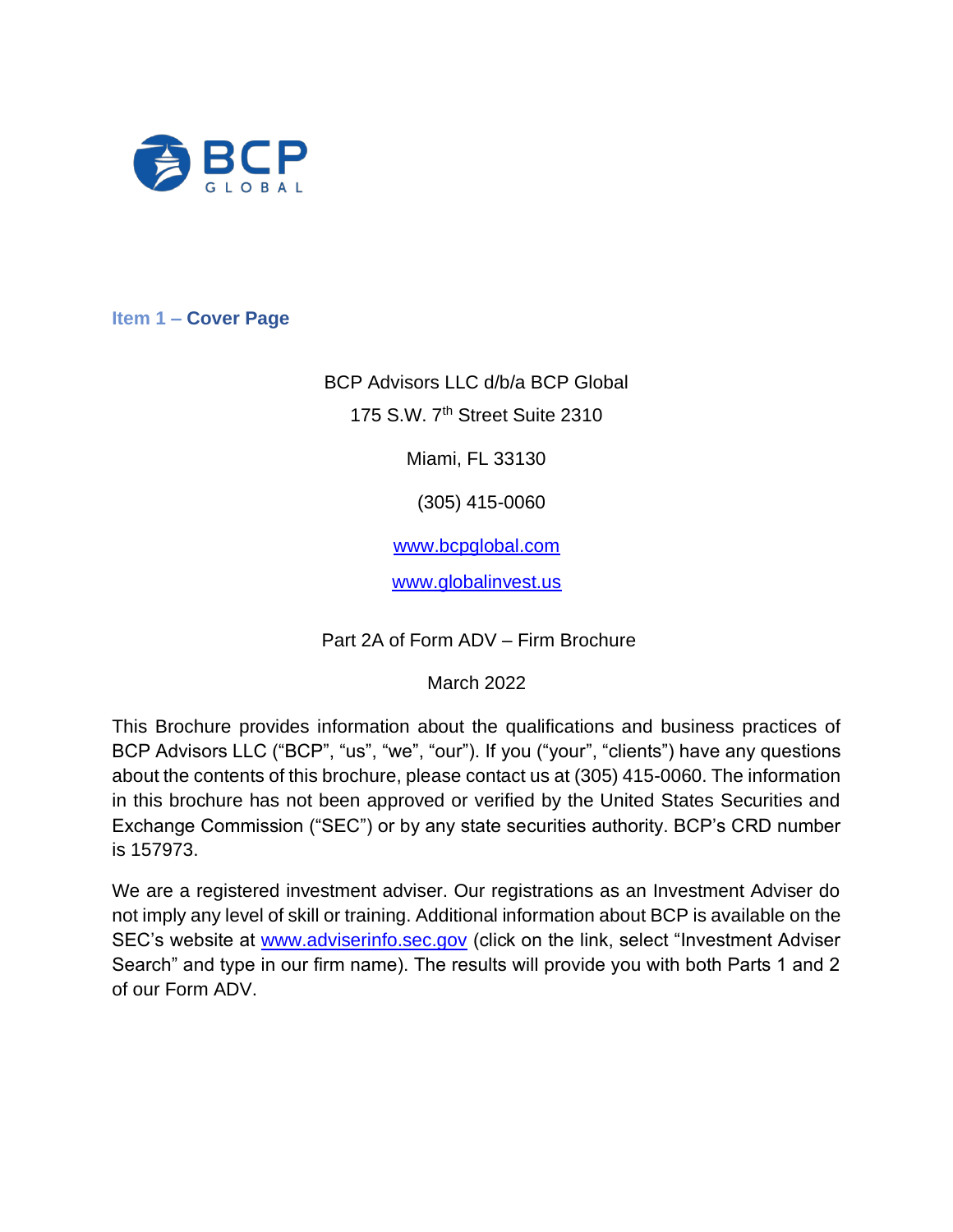#### <span id="page-1-0"></span>**Item 2 – Material Changes**

Please note that the changes and modifications to this Brochure that are set forth below reflect all the "material changes" made to this brochure since our last annual update on March 31, 2021:

**I**tem 4 – Services, Fees and Compensation.

- 1. Item 4. We no longer serve as a sub-advisor to BCP Advisors S.A. in Panama.
- 2. Item 4. We included additional services now offered by the Advisor.
- 3. Item 4. We added a detailed description of the calculation of the advisory fees depending on the type of the account that the clients maintained at the custodian.

Item 18 has been updated to reflect that the loan received by BCP Global under the Payroll Protection Program has been forgiven.

We also made additional changes to Item 4. subsection *Use of Margin Accounts* and to Item 9. Other information subsection *Financial Information.* 

The revised Disclosure Brochure will be available, since our last delivery or posting of this document on the SEC's public disclosure website ("IAPD") at [www.adviserinfo.sec.gov](http://www.adviserinfo.sec.gov/) or you may contact our Chief Compliance Officer, Catalina Rey at the telephone number shown on the cover page of this Disclosure Brochure.

When an update is made to this Disclosure Brochure, we will send you a copy including a summary of material changes, or a summary of material changes that includes an offer to send you a copy either by electronic means (email) or in hard copy form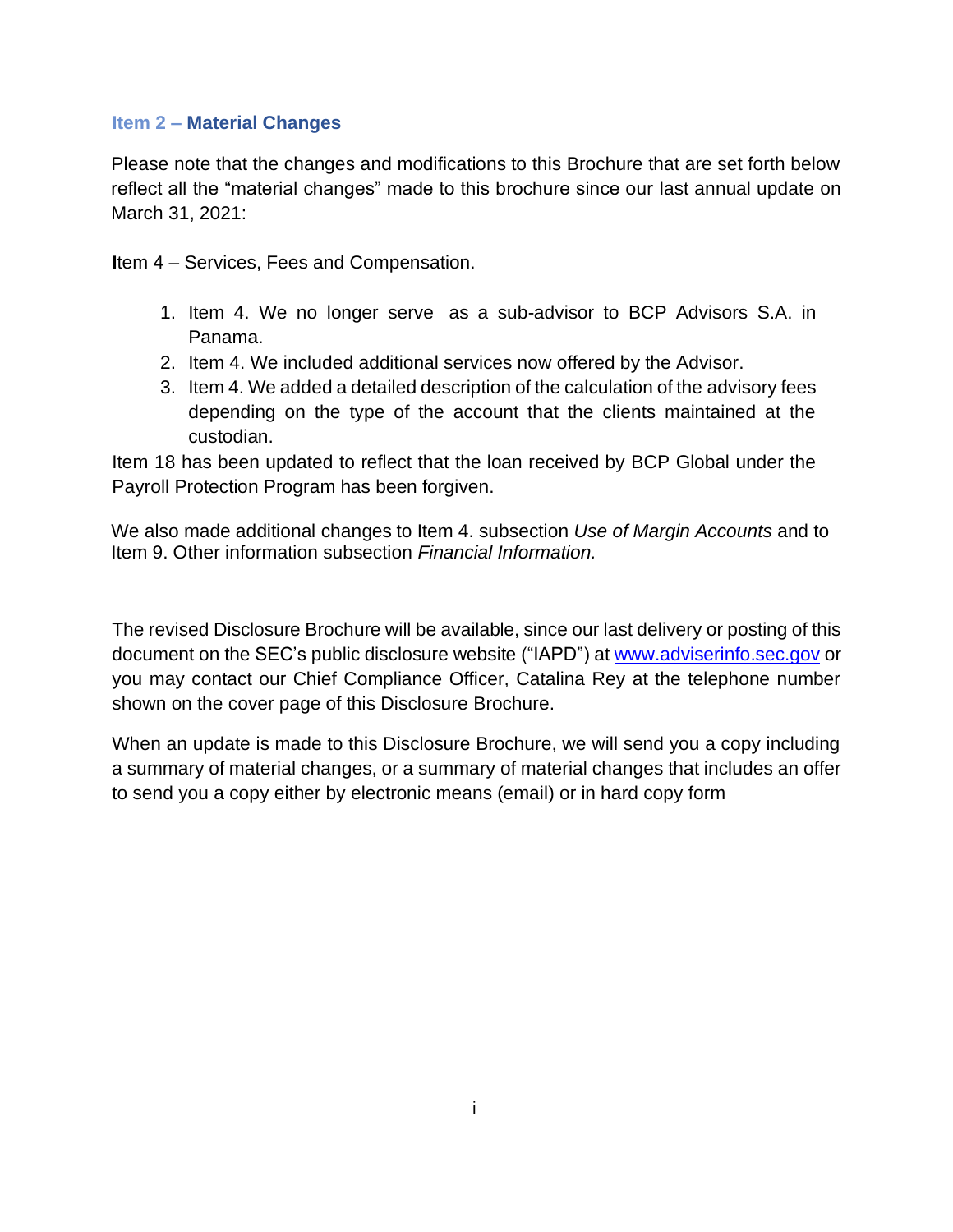## <span id="page-2-0"></span>**Item 3 – Table of Contents**

| Item 8 - Methods of Analysis, Investment Strategies and Risk of Loss                    |  |
|-----------------------------------------------------------------------------------------|--|
|                                                                                         |  |
|                                                                                         |  |
| Item 11 – Code of Ethics, Participation or Interest in Client Transactions and Personal |  |
|                                                                                         |  |
|                                                                                         |  |
|                                                                                         |  |
|                                                                                         |  |
|                                                                                         |  |
|                                                                                         |  |
|                                                                                         |  |
|                                                                                         |  |
|                                                                                         |  |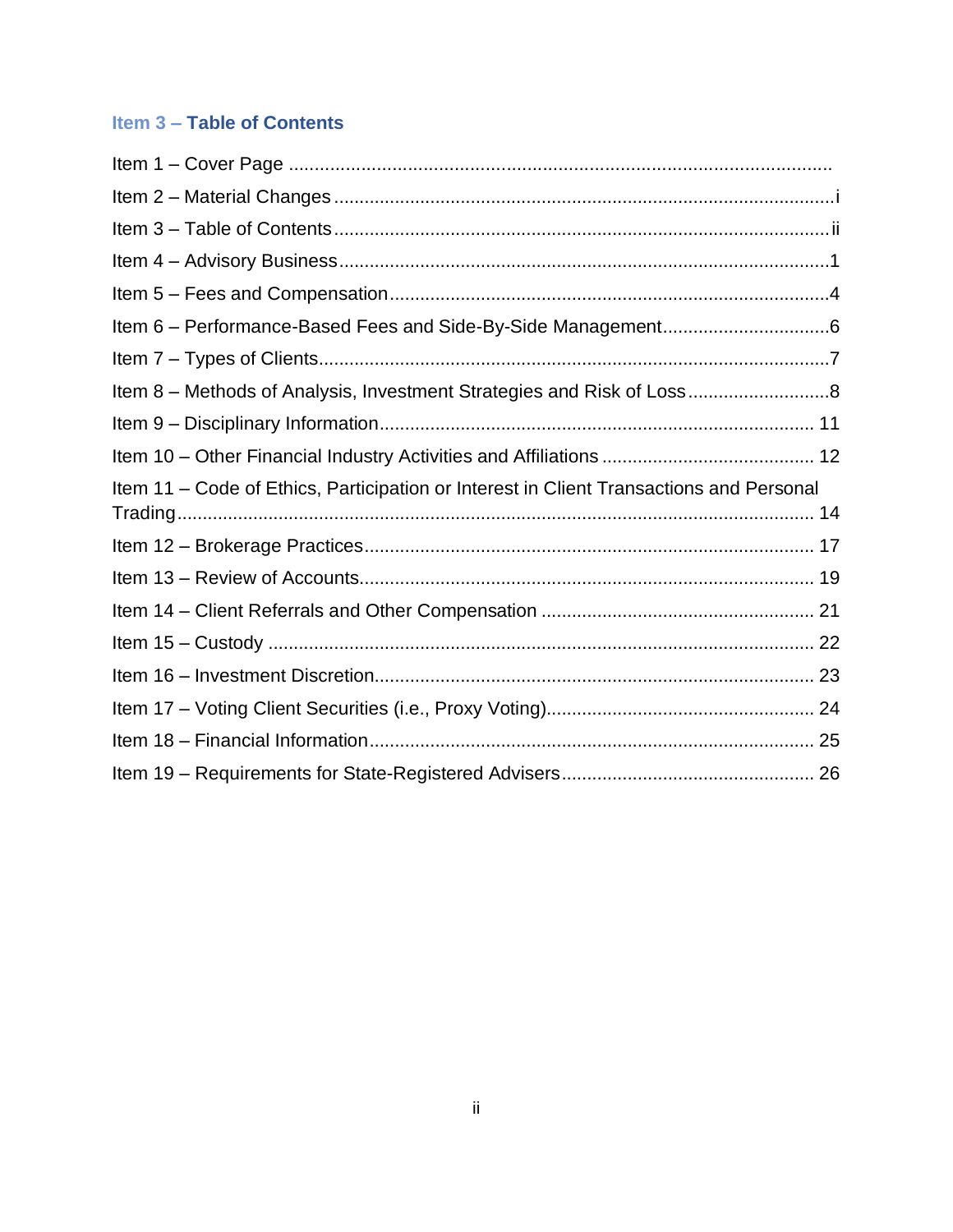#### <span id="page-3-0"></span>**Item 4 – Advisory Business**

BCP Advisors LLC d/b/a BCP Global is a limited liability company organized under the lawsof the State of Florida on December 6, 2010. Since May 23, 2018, we are registered as an Investment Adviser with the SEC.

Pedro E. Fernandez de los Muros and Mauricio Armando each have a 45% ownership interest in the firm. The remaining 10% is owned by Ignacio Guerrero.

We provide specialized discretionary investment management services to individuals, high net worth individuals, trusts, estates, charitable organizations, corporations, other business entities, and foreign investment advisers primarily through our automated digital platform. From time to time and on a limited basis, we provide non-discretionary investment advisory services to existing clients of the Adviser, who maintain a secondary account at Interactive Brokers to trade equity securities.

As of December 31, 2021, we had \$172,468,42 of which \$171,342,90 are discretionary Assets Under Management and \$1,125,519 are non-discretionary Assets Under Management.

This Wrap Brochure provides you with information regarding our qualifications, business practices, and advisory services.

Please contact our, Chief Compliance Officer, if you have any questions about this Disclosure Brochure.

We require the following education and/or experience for our investment adviser representatives ("IARs"): Portfolio Managers: We require at least five (5) years of experience in capital markets. We prefer, but do not require, our portfolio managers to have completed some graduate work and to possess a specialized business or technical skill. Each of our portfolio managers must meet state examination or experience requirements and be properly licensed and registered in states in which they provide investment advisory services, unless they are exempt from the registration requirements under state laws.

#### Advisory Services

We provide asset allocation and ongoing investment management services. We consult with you to obtain detailed financial information and other pertinent data to enable us to determine the appropriate investment guidelines, risk tolerance and other factors that will assist in determining your needs and investment suitability.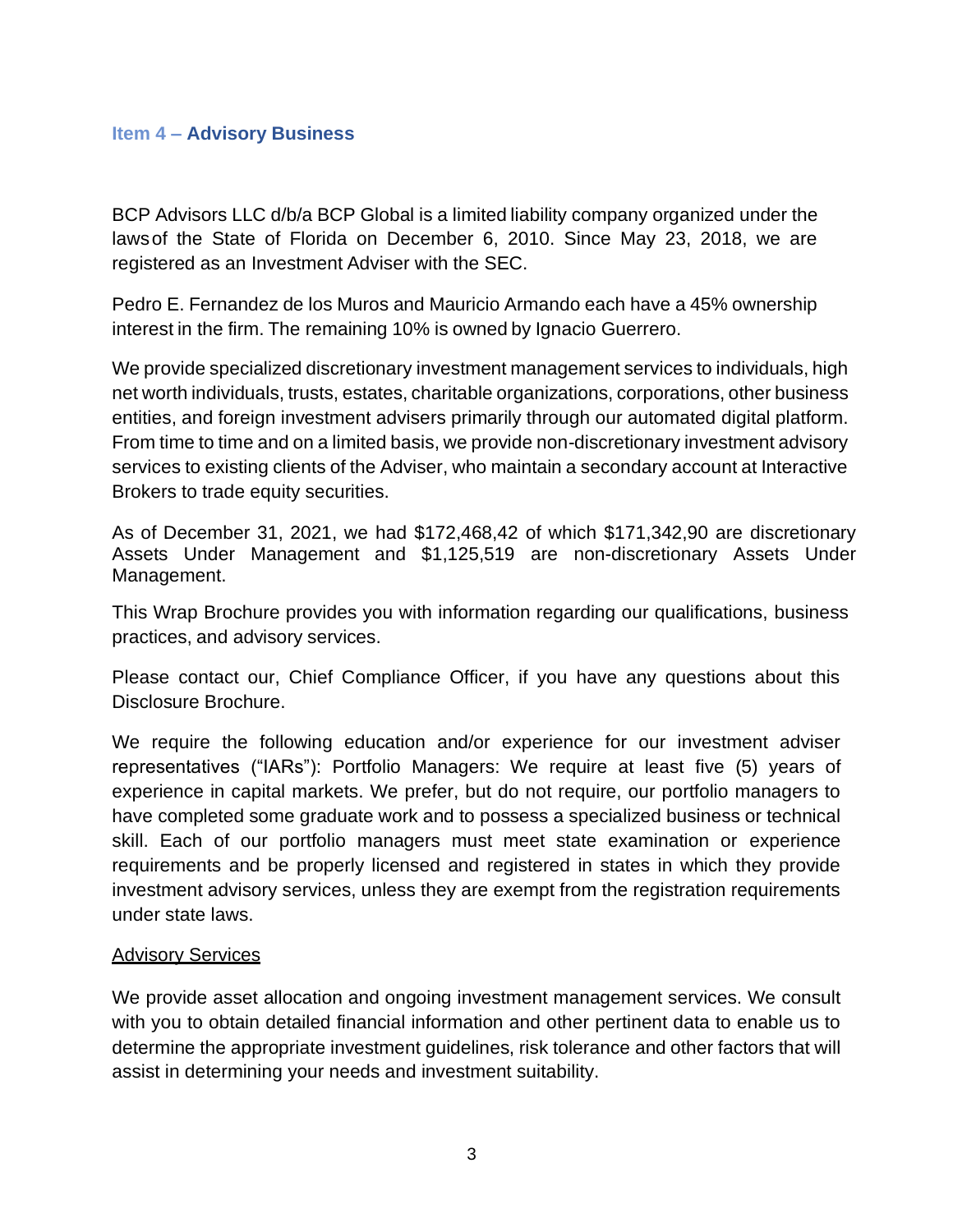BCP Global provides the following types of investment advisory services:

- (1) Discretionary Investment Advisory Services: BCP Global provides discretionary investment advisory services to clients through virtual interaction over the Internet using a technology platform developed and maintained by the firm.
- (2) Non-discretionary Investment Advisory Services: From time to time and on a limited basis, BCP Global provides continuous and regular non-discretionary investment advisory services to existing clients of the online platform, who maintain a secondary account at Interactive Brokers to trade equity securities. This secondary account is separate and not part of BCP Global's digital platform. BCP Global will not exercise any discretionary authority with respect to the transactions in this secondary account. Account supervision is guided by the stated investment objectives and risk classification.
- (3) Sub-Advisory Portfolio Management Services: BCP Global provides sub-advisory portfolio management services to third-party investment advisers. This service is based on the client profiles of the third-party investment advisers that are entered into BCP Global's online technology platform through its website and mobile application.

Our investment advisory services are provided through our interactive platform and may be accessed using our website and/or mobile application.

## 1. BCP Global's Direct Clients

Each direct client enters into a discretionary investment management agreement with BCP Global. Presently BCP Global has an arrangement with Interactive Brokers, LLC ("Interactive Brokers" or "custodian"), a FINRA registered broker dealer, who serves as the custodian of client assets. Clients will open cash and/or margin accounts at Interactive Brokers to maintain their assets. Certain restrictions apply to opening margin accounts. BCP Global encourages clients to carefully read the Margin Agreement and Disclosure when opening the margin account.

#### 2. Non-discretionary Investment Advisory Services.

In addition to the discretionary investment management agreement, the clients will sign a non-discretionary investment management agreement with BCP Global for the for the limited for the non-discretionary investment advice provided regarding the equity trading account maintained by the Client at Interactive Brokers.

## 3. Sub-Advisory Portfolio Management Clients

BCP Global also offers broader sub-advisory portfolio management services to Third-Party Investment Advisers who manage discretionary accounts. BCP Global entered into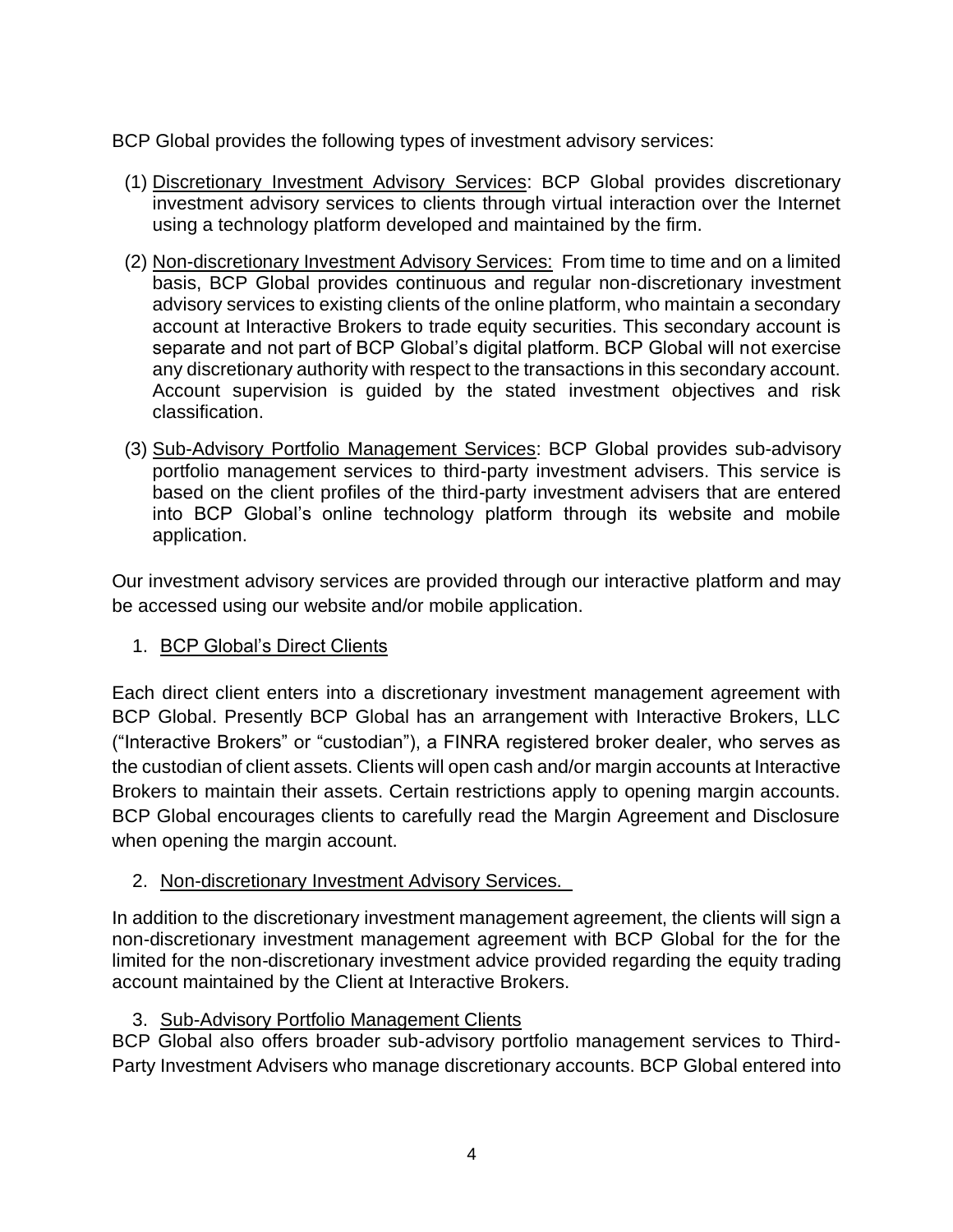a sub-advisory agreement with the Third-Party Investment Advisers whereby the Third-Party Investment Advisers appoint BCP Global to manage all or a portion of their clients' accounts utilizing the web-based portal or mobile application created by BCP Global.

## Model Portfolios

BCP Global works primarily with exchange traded funds ("ETFs") and/or Undertakings for Collective Investment in Transferable Securities ("UCITS"). Therefore, our portfolios are composed of ETFs and/or UCITS. ETFs are investment funds made up of a collection of assets, such as stock and bonds, that are traded like individual stocks. UCITS are mutual funds registered in Europe under a unified regulatory framework that can be sold to investors worldwide. Consequently, they provide excellent diversification and liquidity. The portfolios are designed to automatically adjust according to your personal risk tolerance while remaining globally diversified. Additional information can be found below in *Item 8 - Methods of Analysis, Investment Strategies and Risk of Loss of this brochure.*

## Our Process

To open an account, each client enters personal information, including age, financial resources, and investment experience, goals and objectives into our automated digital platform via an interactive Questionnaire presented on the platform as part of the registration process. Based on the information provided by the client via the Questionnaire, the automated digital platform uses an Algorithm to analyze such information. With this information, we will recommend a portfolio that is designed to meet the client's investment needs. The client will have the ability to switch among suitable portfolios we offer at any time.

BCP Global is responsible for maintaining the Algorithm. However, BCP Global does not override the Algorithm to provide alternative recommendations to any particular client, whether based on any additional criteria provided by the client, market and/or economic conditions, or otherwise. Clients should be aware that the Algorithm relies upon their answers to questions relating to their risk tolerance, investment objectives, and investment time horizon provided through the Questionnaire, and that such answers serve as inputs to the Algorithm.

Clients should also understand that BCP Global does not utilize the entirety of all information provided by the client in providing investment recommendations. BCP Global does not consider any additional information about the client not covered in the Questionnaire in making recommendations.

Furthermore, although the digital platform relies on the information provided by the client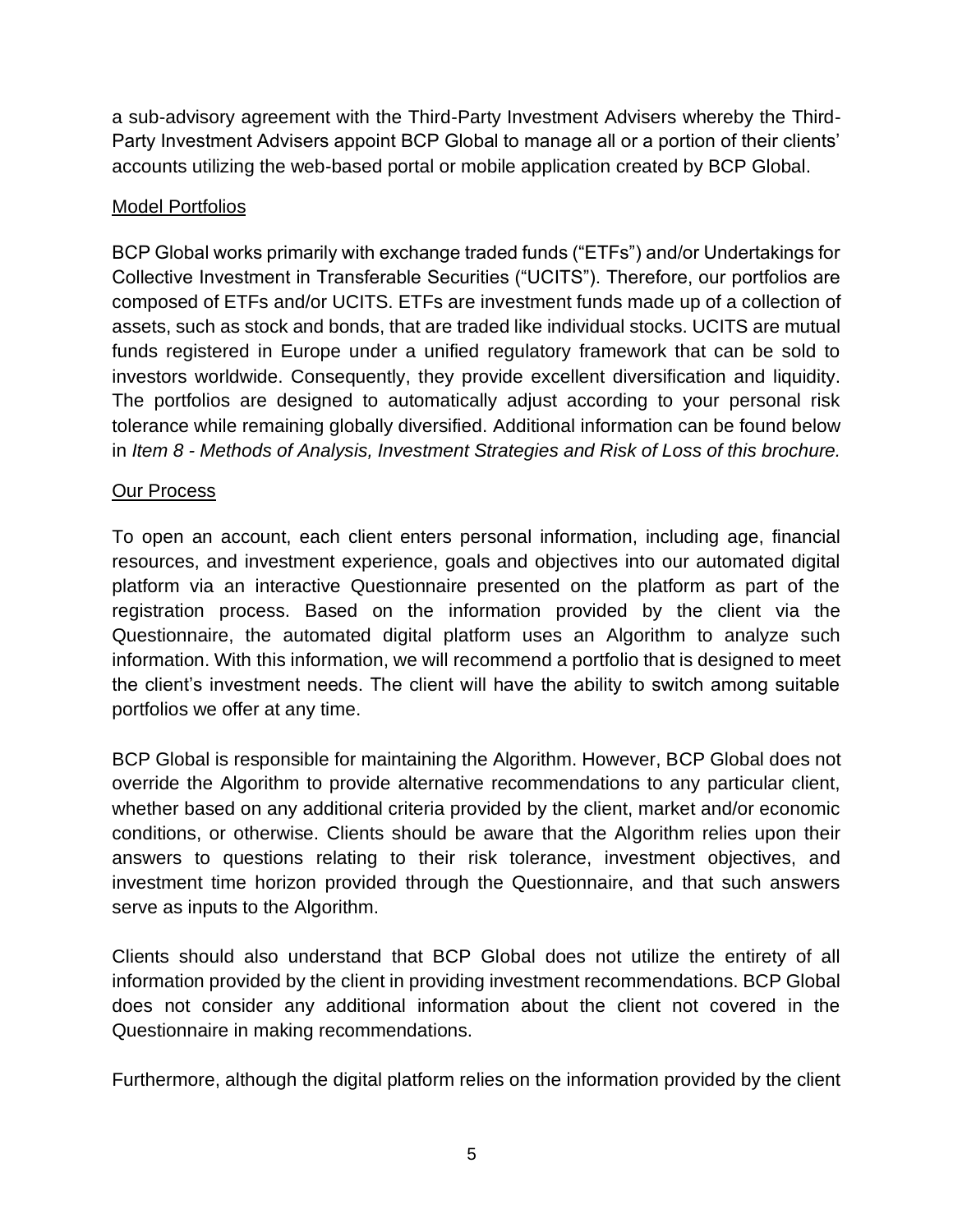through the Questionnaire in order to provide investment recommendations, representatives of our firm who are qualified to do so will be available to provide support services on our behalf.

## Third-Party Investment Manager

BCP Global has discretion to choose Third-Party Investment Managers to manage all or a portion of the client's assets. Third-Party Investment Managers shall not have authority to place orders for the execution of transactions or to give instructions to BCP Global with respect to BCP Global clients' assets. As between Third-Party Investment Managers and BCP, it shall be the responsibility of BCP Global to:

- Determine whether a Model Portfolio and each security included therein initially is and remains appropriate and suitable for a client; and
- Make discretionary determinations as to the securities to be bought and sold for each account.

BCP Global has partnered with BlackRock for the construction of the Model Portfolios offered to our clients through BCP Global's digital platform.

#### Use of Margin Accounts

When a client opens a margin account and obtains a loan from Interactive Brokers, the securities in the Portfolios managed by BCP are the collateral for that loan. Furthermore, the market value of those securities is the basis for the calculation of BCP Global's advisory fee. Note that the advisory fees calculation is based on the total market value of the securities and NOT the Net Value of the account. Accordingly, the calculation of the advisory fee does not take into consideration the amount of the loan (negative cash in the account). Furthermore, the advisory fee will fluctuate depending on the value the securities. If the securities decline in value, the value of the collateral supporting the loan also decreases. As a result, the custodian may demand an increase in the collateral that secures the client's obligations and if the client were unable to provide additional collateral, the custodian could liquidate assets in order to maintain the required equity in the account. Liquidation in that manner could have extremely adverse consequences. In addition, the amount of the client's borrowings and the interest rates on those borrowings that fluctuate, will have a significant effect on the client's profitability. Therefore, the decision as to whether to employ margin is left totally to the discretion of client. While the use of margin borrowing can substantially improve returns, such use may also increase the adverse impact to which a client's portfolio may be subject. Refer to Item 5. Fees and Compensation section for further information regarding the fees.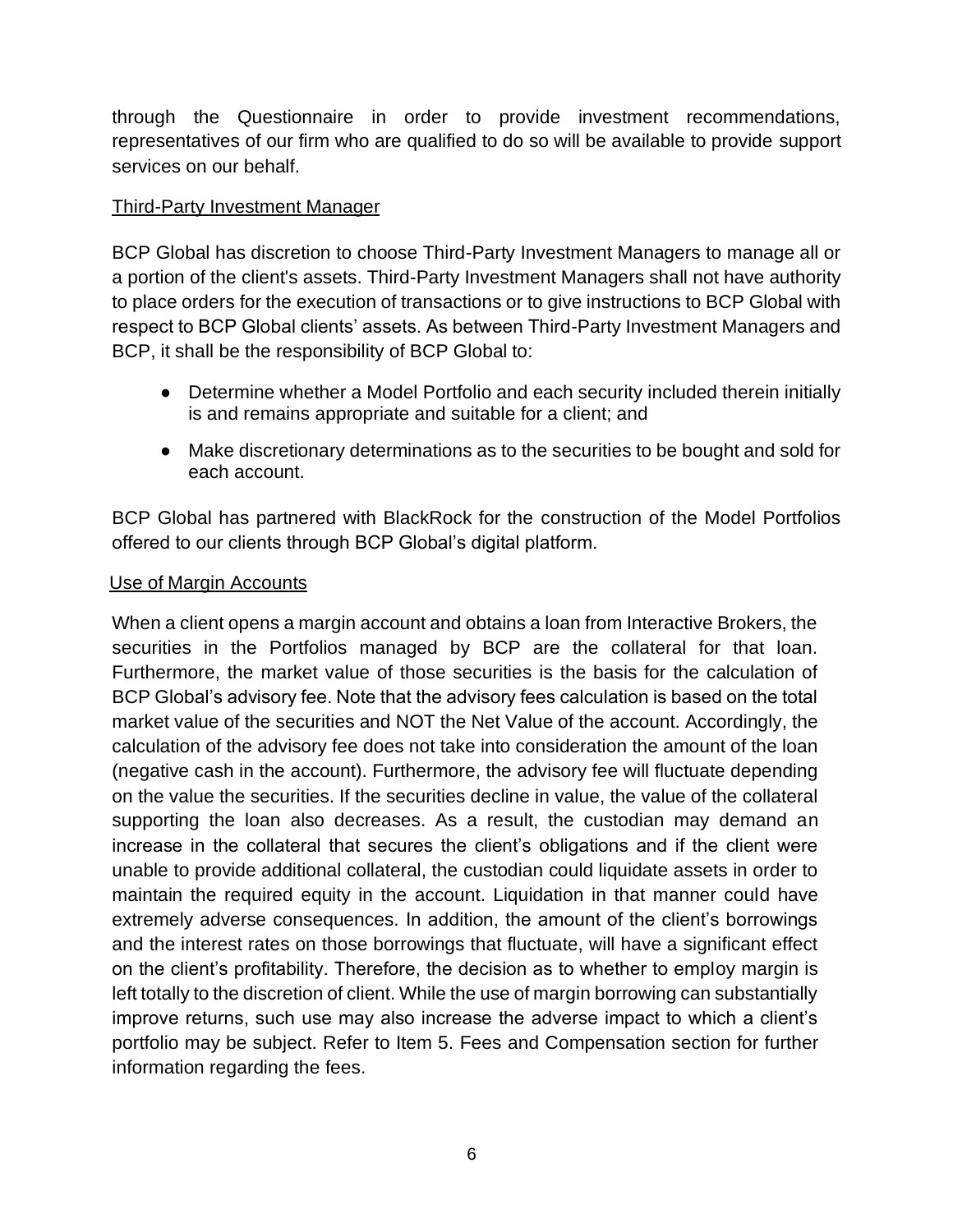## <span id="page-7-0"></span>**Item 5 – Fees and Compensation**

BCP charges clients for its investment management services an advisory fee based on a percentage of the market value of the Assets Under Management ("AUM") in each account. Our tiered fee structure is shown below:

- For the first \$100,000, the client pays an annual fee up to 1.85% of the AUM.
- Then, from \$100,001 to \$500,000, the client pays an annual fee up to 1.65% of the AUM.
- Then, from \$500,001 to \$1,000,000, the client pays an annual fee up to 1.25% of the AUM.
- And then, from \$1,000,001 and up, the client pays an annual fee up to 1.10% of the AUM.

Note that the calculation of the fees varies depending on the type of account that the Client maintains at Interactive Brokers. BCP Global encourages Clients to carefully review the following section describing the calculation of the advisory fees:

- A. For clients with cash accounts, the advisory fee is automatically calculated by Interactive Brokers. The calculation is made daily based on the ending market value ("EMV") of the assets managed by the Advisor the previous month. To make the daily calculation Interactive Brokers applies the annual tiered rate to the EMV and then divides it by 252 business days for the year. The fee charged is the sum of the daily fee calculation at the end of the month.
- B. For clients with margin accounts, the advisory fee is calculated manually by BCP Global. The advisory fee calculation is based on the average of the market value ("AMV") of the assets in the account on the first and last day of the previous month. To determine the fee rate that will be applied to the AMV, the annual tiered rate is divided by 252 business days and then multiplied by the number of business days in the month. The resulting fee rate is then applied to the AMV to determine the fee charged for the month.

Advisory fees are negotiable at our discretion. Any other arrangements with individual clients will be documented accordingly. The client shall pay BCP Global in arrears for services provided under the contract during each calendar month.

Clients agree that all fees are deducted monthly from their accounts regardless of the type of account (cash and/or margin) held by the custodian. When services provided are for less than one calendar month, the fee will be prorated based upon the number of business days services were provided within the month.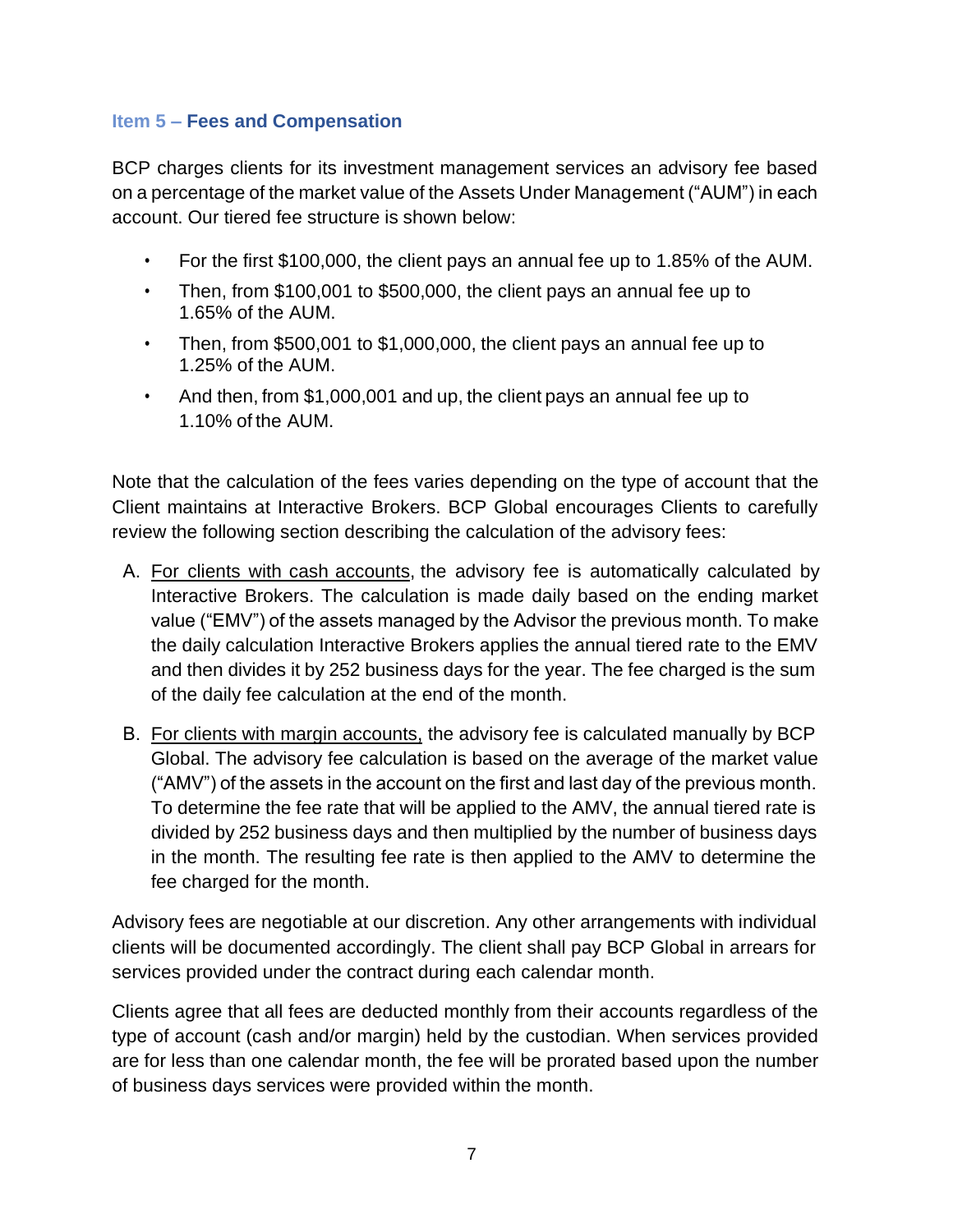Clients are responsible for all commissions and fees for trade execution charged by the custodian. You may grant us authority to receive our advisory fees from your account at Interactive Brokers. If you prefer that our advisory fees are paid directly from your account at Interactive Brokers, you must provide written limited authorization to BCP Global and Interactive Brokers for the contractually agreed upon fees. Interactive Brokers will be advised in writing of this limitation on our access to your account.

<span id="page-8-0"></span>The Investment Advisory Agreement may be terminated by either party at any time by written notice. Termination of the Agreement will not affect (a) the validity of any actions previously taken by us under the Agreement; (b) liabilities or obligations of the parties from transactions initiated before termination of the Agreement; or (c) your obligation to pay the advisory fees (pro-rated through the date of termination).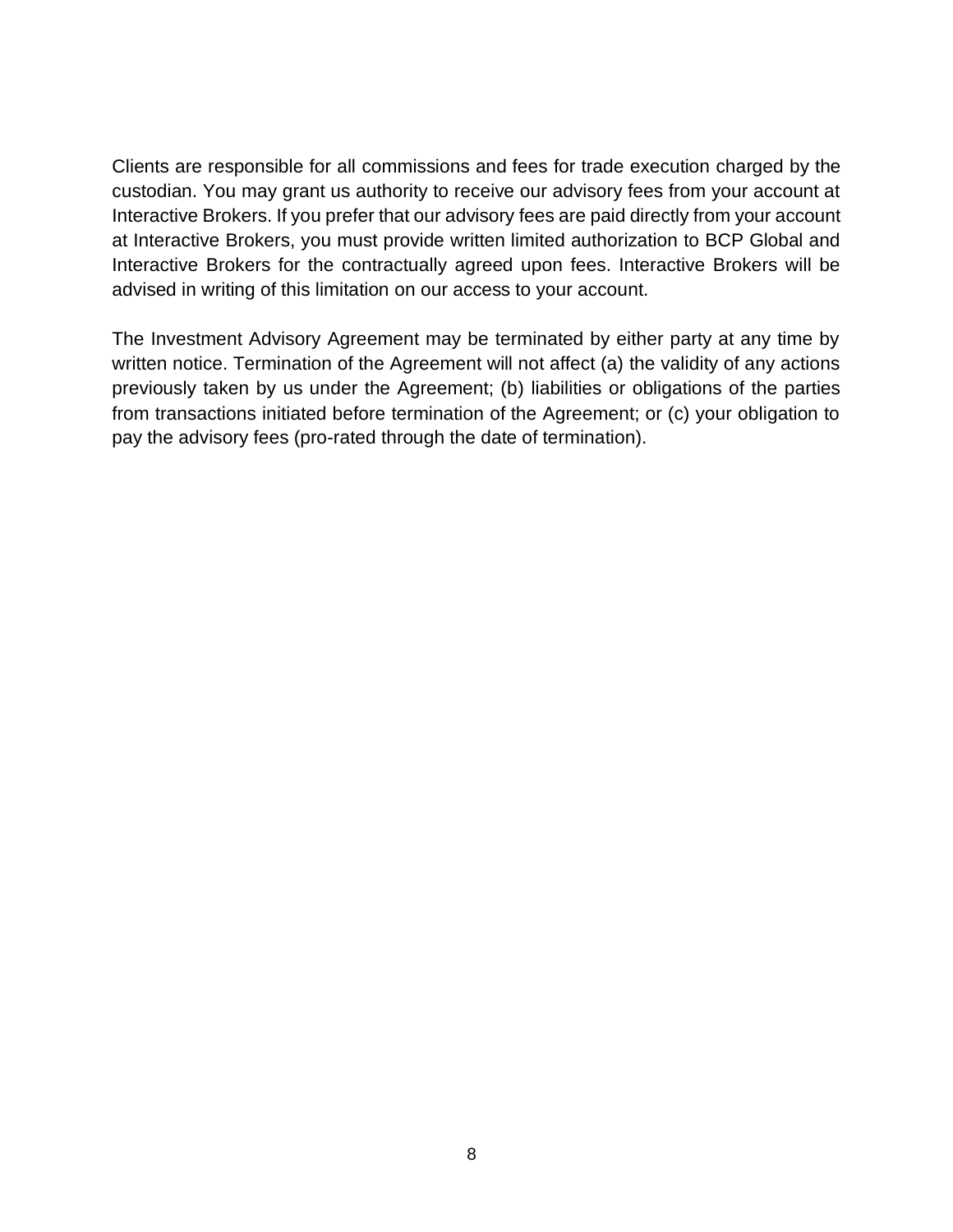## **Item 6 – Performance-Based Fees and Side-By-Side Management**

We do not charge performance-based fees (i.e., advisory fees based on a share of the capital gains or capital appreciation of the assets of a client). Our compensation structure is discussed in detail in Item 5 above.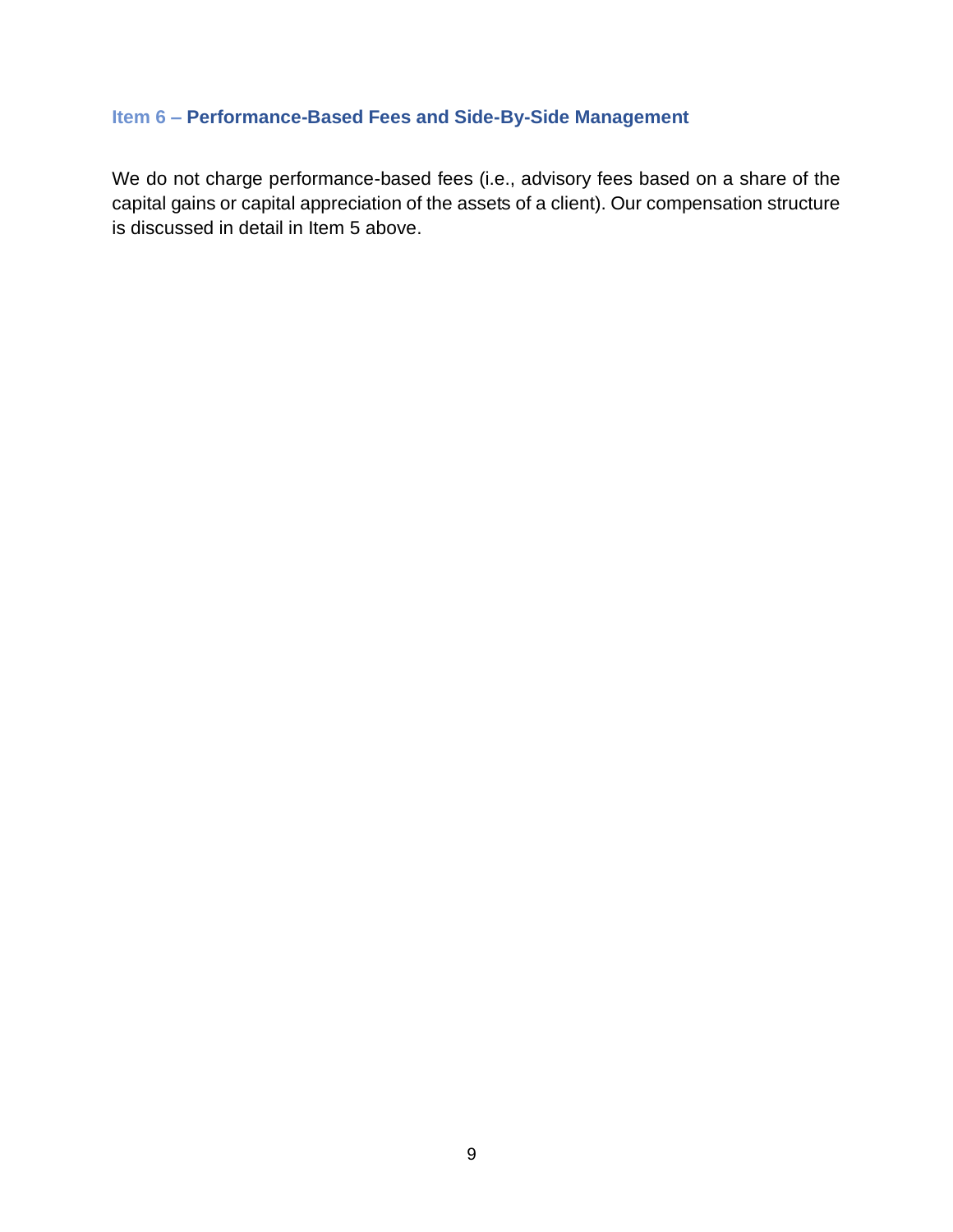#### <span id="page-10-0"></span>**Item 7 – Types of Clients**

We provide investment advisory services to a foreign investment adviser, and also offer our services to individuals, high net worth individuals, trusts, estates, charitable organizations, corporations, and other business entities.

For separately managed accounts, we encourage our clients to maintain a minimum account size of \$20,000.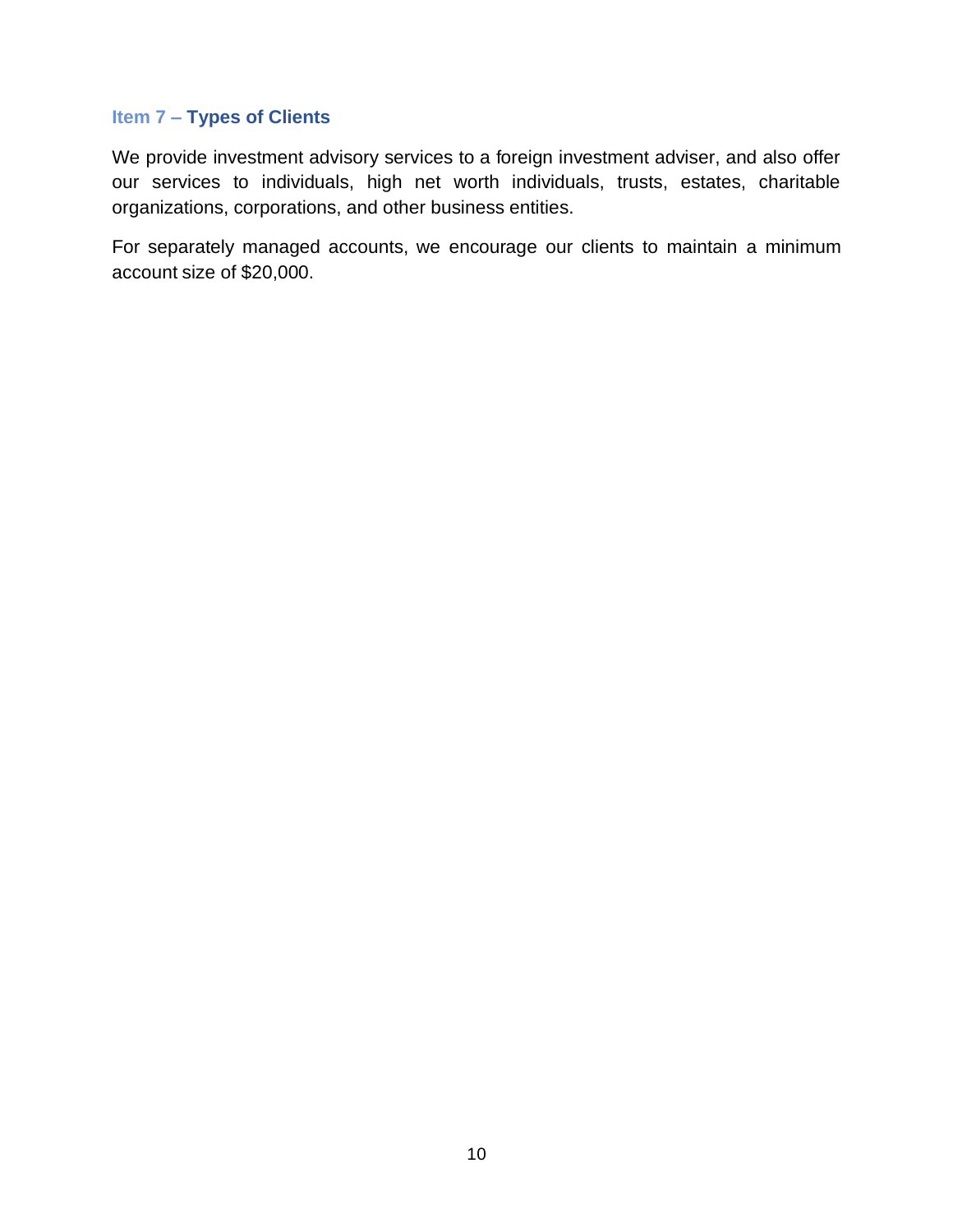#### <span id="page-11-0"></span>**Item 8 – Methods of Analysis, Investment Strategies and Risk of Loss**

Based on the client's answers to the online Questionnaire at the opening of the account, our automated algorithms recommend suitable Model Portfolios that meet each client's risk tolerance, investment objectives, and investment time horizon.

### Our Model Portfolios

Most of our model portfolios are designed and managed by BlackRock's Model Portfolio Solutions. However, from time to time, BCP Global and/or other Third-Party Investment Managers design and structure the clients' portfolios based on the analysis of market conditions and review of the investment profiles and objectives of clients. Each portfolio is designed to meet particular investment goals and objectives, taking into account the client's financial situation, circumstances, and risk tolerance.

Our investment strategies may include a long-term buy and hold strategy. Our investment philosophy is based on the tenets of the Modern Portfolio Theory. The investment strategy seeks to maximize returns at the same time that seeks to minimize risk by diversifying the portfolio among uncorrelated asset classes. The goal is to create an asset allocation that yields the highest possible return for the lowest amount of risk.

The purpose of these model portfolios is to deliver efficiency, transparency, and cost effectiveness. The selected ETFs and UCITS ETFs that are part of the Model Portfolios are designed to meet specific goals, such as global diversification, tactical exposures, and tax efficiency. The BCP Global implementation procedure guides each individual investor on how to invest in the most appropriate vehicle for their profile. The vehicle selection process is primarily driven by exposure, efficiency, and cost; leveraging more than 300 ETFs and UCITS ETFs.

#### Model Portfolios Construction Process

#### *Variables*

The variables in the systematic optimization process are Return-Risk-Efficiency.

**SYSTEMATIC** – by translating investor outcomes into well-diversified allocations through a proprietary optimization process.

**DISCRETION** – when evaluating risks and opportunities associated with attractively priced asset classes.

**CONSTRUCTION** – through identifying cost-effective and efficient holdings and selecting them for constructing the portfolio.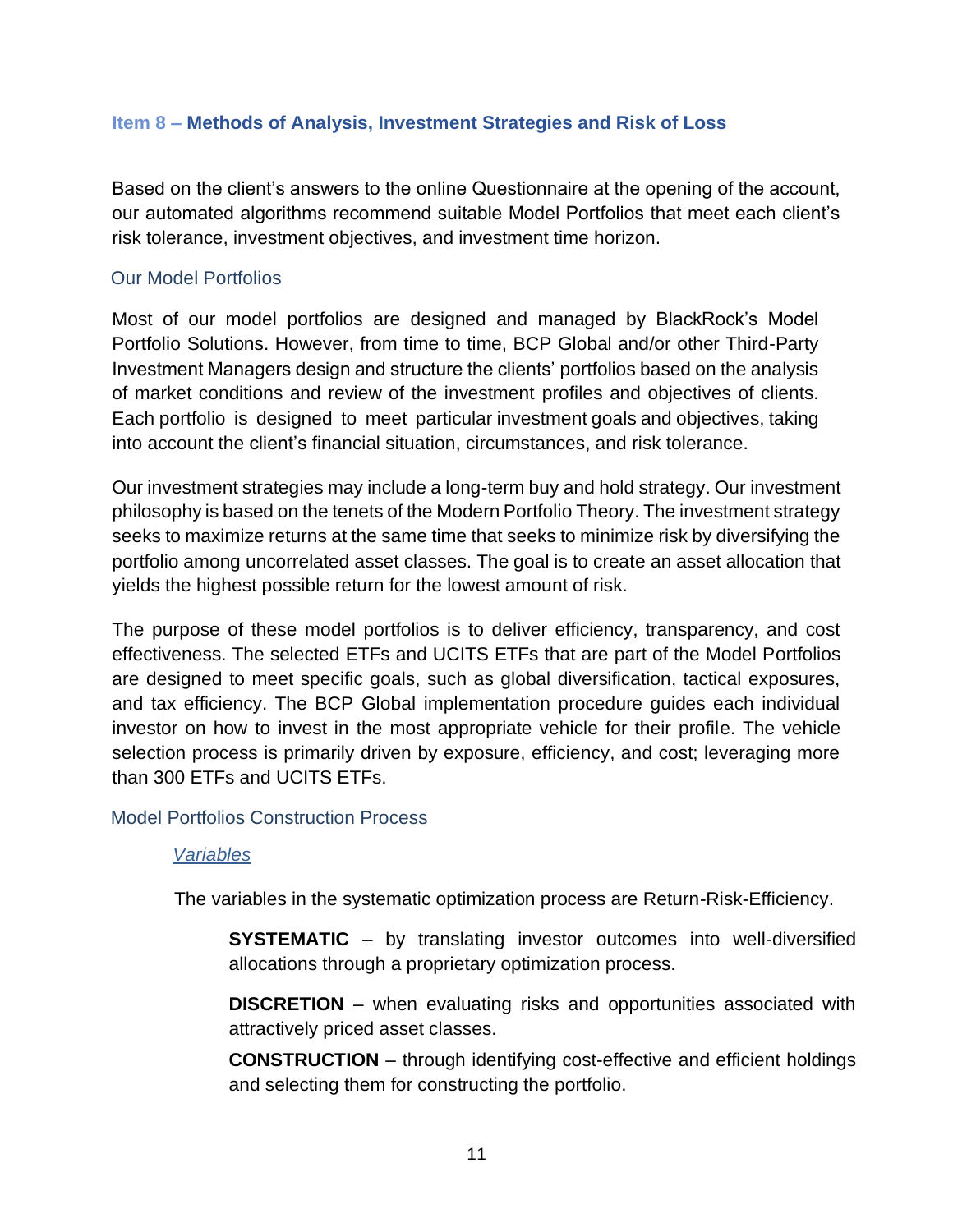**MONITOR** – a team of professionals are constantly monitoring the portfolio to quickly adapt to changing market conditions.

#### Investment Vehicles

In order to create globally diversified portfolios, the Model Portfolios use acrossthe- board uncorrelated asset-classes. In order to accomplish this, it only uses ETFs and UCITS ETFs. Regularly, the universe of ETFs and UCITS ETFs in the Model Portfolios are reviewed to identify those that are most appropriate to represent each of the asset classes. The Model Portfolios include the ETFs and UCITS ETFs that offer market liquidity, minimize tracking error and are tax efficient.

A UCITS ETF is a security that usually tracks a basket of stocks, bonds, or assets like an index fund, but trades like a stock on a stock exchange. They closely track their benchmarks, such as Dow Jones Industrial Average or the S&P 500.

The Model Portfolio only uses ETFs and UCITS ETFs that have a definite mandate to passively track benchmark indexes. This restricts the fund manager to simply replicate the performance of the benchmark they follow and ensures the same level of investment diversification as the benchmark itself.

#### *Asset Allocation*

Based on the systematic investment process and after an in-depth analysis on each asset class, BlackRock determines the optimal mix for your portfolio to generate a return at the lowest risk. The objective is to create an asset allocation that produces the maximum possible return while respecting your particular risk tolerance. Translating investor outcomes and restrictions into globally welldiversified allocations: Return – Risk – Cost.

#### *Monitoring and Rebalancing*

To keep portfolios in track with long-term goals, the Model Portfolios are monitored and regularly rebalanced back to their target mix in an effort to optimize returns for their intended level of risk.

#### Investment Risk Disclosures

The risks below are disclosed in a good faith effort to inform current and prospective clients of issues that could adversely affect the value of a portfolio. The disclosure below does not attempt to convey that the risks disclosed are the only risks present when investing. Future circumstances may present additional risks to any investment portfolio.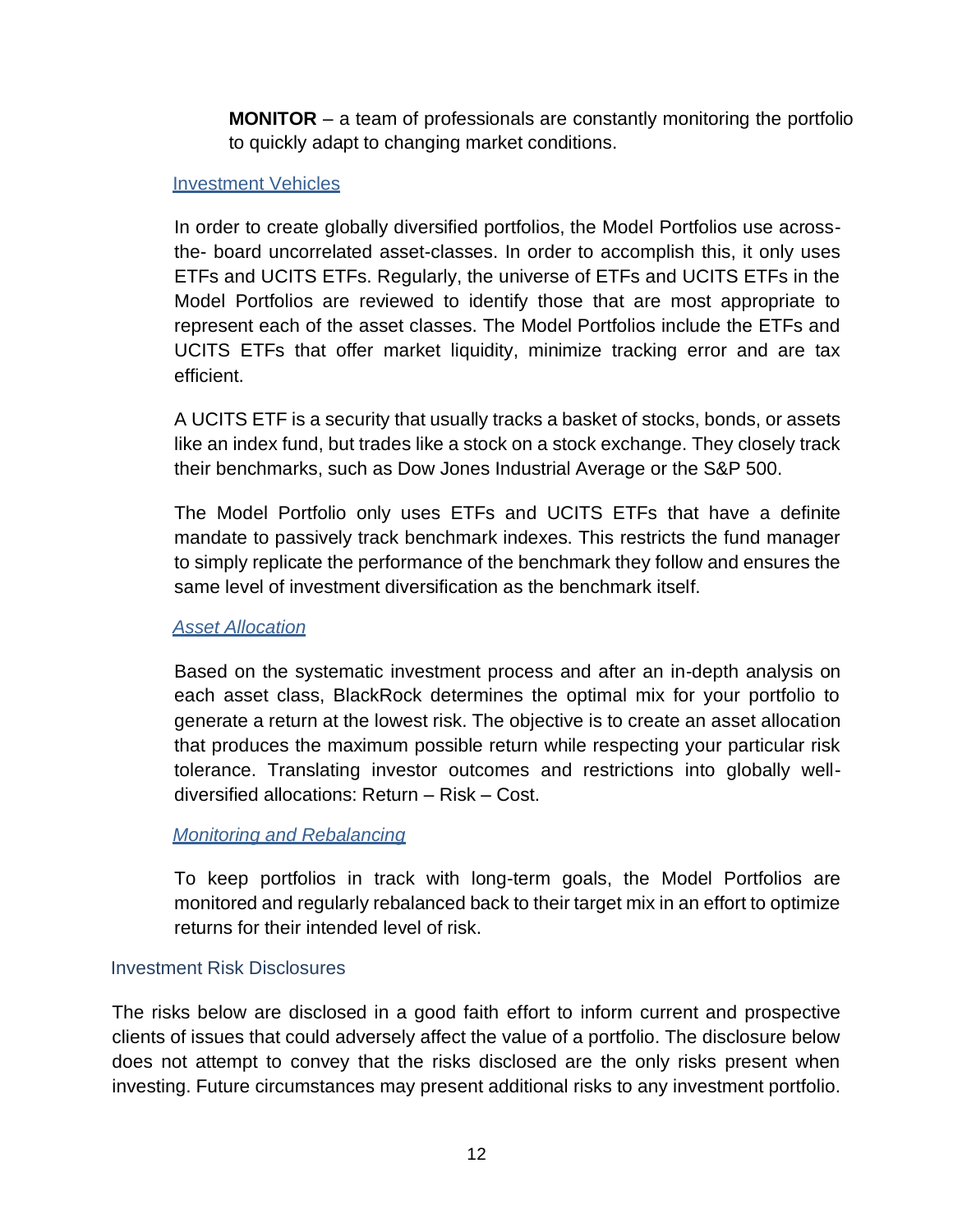There are inherent risks involved for each investment strategy or method of analysis we use and the particular type of security we recommend. Investing in securities involves risk of loss which you should be prepared to bear.

Market Risk: Our clients are subject to market risks that will affect the value of their portfolios, including adverse issuer, political, regulatory, market or economic developments, as well as developments that have an impact on specific economic sectors, industries or segments of the market.

Margin Account Risk: The use of margin is not suitable for all investors, since it increases leverage in your account and therefore its risk. Please see the Margin Disclosure Statement and the custodian's Margin Agreement for more information.

Investment Style or Class Risk: Specific types of investments and investment classes tend to go through cycles of doing better, or worse, than the stock market in general. These periods have, in the past, lasted for as long as several years.

Growth Risk: The risk of the lack of earnings increase or lack of dividend yield.

Mid-Cap Company Risk: Mid-Cap companies may have narrower commercial markets, less liquidity and less financial resources than Large-Cap companies.

Small-Cap Company Risk: Small-Cap companies may have narrower commercial markets, less liquidity and less financial resources than Mid-Cap or Large-Cap companies.

Sector Risk: The risk of holding an investment in similar businesses or a single investment class, which could all be affected by the same economic or market conditions.

High-Yield Risk: The risk that results from investments in below investment grade bonds, which have a greater risk of loss of money, are susceptible to rising interest rates, and have greater volatility.

**Fixed Income Risk:** This risk arises if an issuer of a fixed income security is unable to meet its financial obligations or goes bankrupt.

Interest Rate Risk: Investments may be adversely affected by changes in global interest rates.

Foreign Security Risk: The risk of instability in currency exchange rates, political unrest, economic conditions, or foreign law changes.

Emerging Markets Risk: Investing in emerging markets has great political uncertainty, dependence on foreign aid, and a limited number of buyers.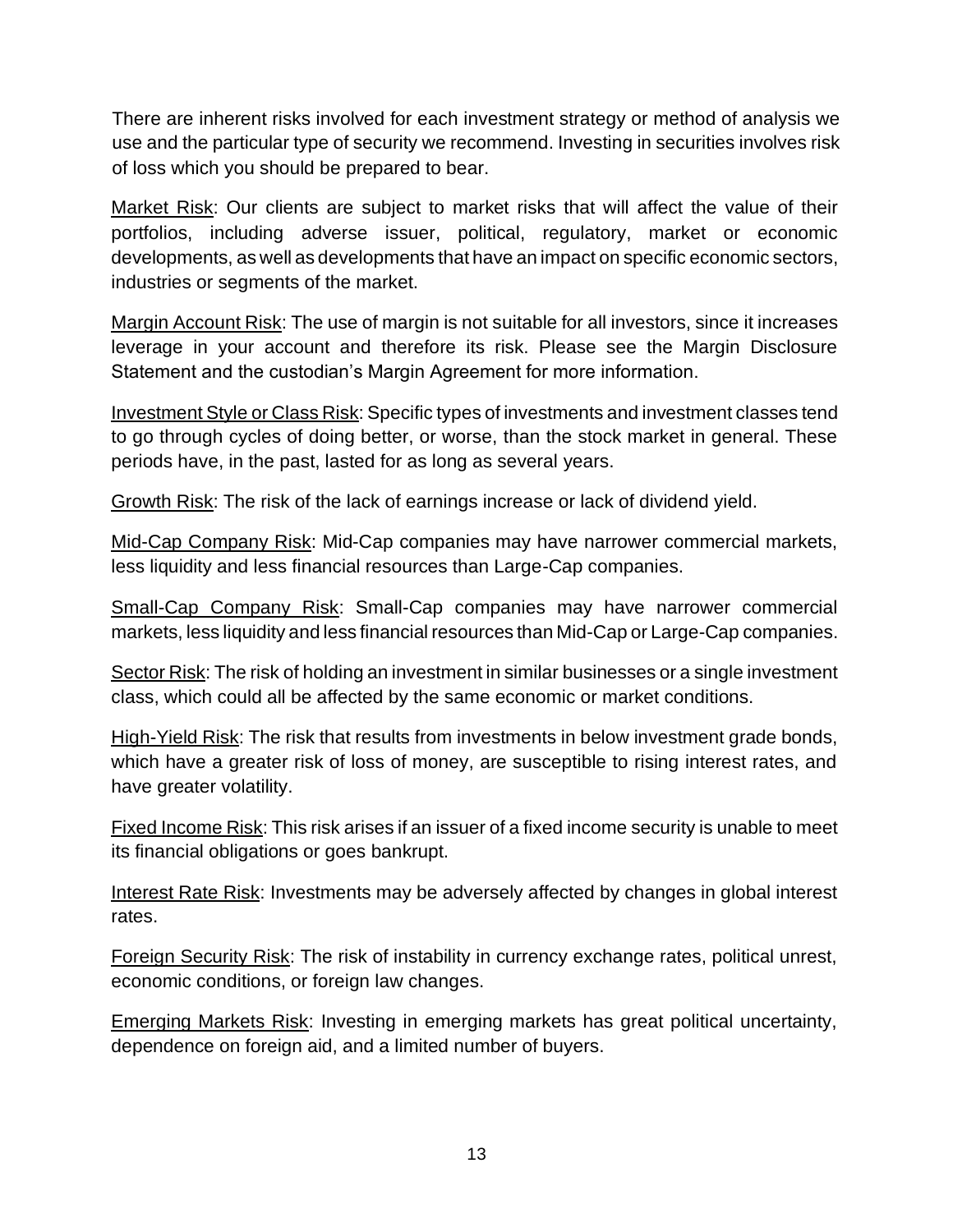Concentration Risk: Concentration risk results from maintaining exposure to issuers conducting business in a specific industry or related to a specific investment theme. The risk of concentrating investments in a particular industry or tied to a specific theme is that a portion of the client's portfolio will be more susceptible to the risks associated with that industry or theme.

Credit Risk: Credit risk is the risk that an issuer or guarantor of a security or counterparty to a financial instrument may default on its payment obligations or experience a decline in credit quality.

Debt Instrument Risk: Debt instruments may have varying levels of sensitivity to changes in interest rates, credit risk and other factors affecting debt securities. Typically, the value of outstanding debt instruments falls when interest rates rise. The value of debt instruments with longer maturities may fluctuate more in response to interest rate changes than those of instruments with shorter maturities.

Geographic Concentration Risk: Investments in a particular geographic region may be particularly susceptible to political, diplomatic or economic conditions and regulatory requirements. Thus, investments that focus in a particular geographic region may be more volatile than a more geographically diversified fund.

Based on our analysis of market conditions and our review of the investment profiles, and objectives of clients, we will structure the client's portfolio. Each portfolio is designed to meet particular investment goals and objectives, taking into account the client's financial situation, circumstances, and risk tolerance. You have the opportunity to place reasonable restrictions or constraints on the way your account is managed; however, such restrictions may affect the composition and performance of your portfolio. For these reasons, performance of the portfolio may not be identical with our average client.

Our investment strategies may include long term buy and hold and short-term trading, and margin transactions. We use fundamental and technical analysis, and third-party research, including rating agencies, company press releases, and filings with the SEC to form an investment opinion on the market and to establish an asset allocation based strategy for the client. We analyze the financial statements and health of a business, its management and competitive advantages, and its competitors and markets but usually focusing on growth or value (or sometimes a combination of both) to determine if such security meets the clients' needs and objectives. In addition, we use a security analysis discipline, in forecasting the direction of prices through the study of past market data, giving attention primarily to price and volume.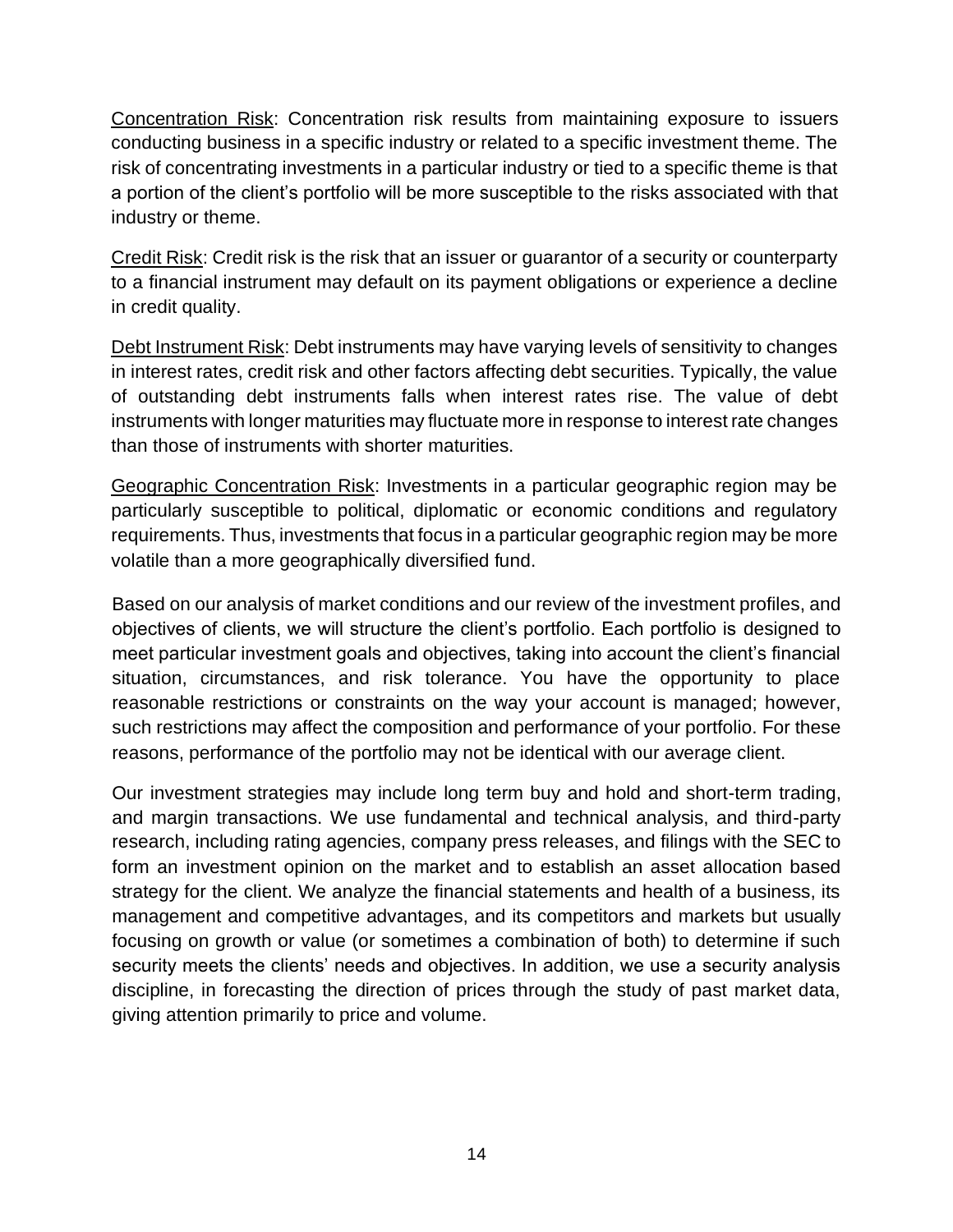## **BCP Advisors**

For BCP Advisors, we focus on investment strategies that primarily invest in fixed income instruments such as US high grade bonds, European and Latam high grade as well as. These Eurobonds will originate in US, Europe and Latin America with an emphasis in Mexico, Colombia, and Brazil. The corporate offerings will be 100% rated by one of the top three rating agencies (i.e., Moody's, S&P, and Fitch) at single A or better and the government issues would be from governments that have sovereign ratings of BBB.

Also, based on the client risk tolerance we include in our universe high yield bonds in the USA and Europe as well as in emerging markets. which is always below BBB- S&P ratings.

Based the client profile we also recommend bonds with low or high duration or volatility caused by the changes in the interest rate environment. We try to avoid credits from companies with low liquidity in the secondary market.

We like to complement our portfolio recommendations with a variety of ETFs in the fixed income space as well as some exposed to global equity markets.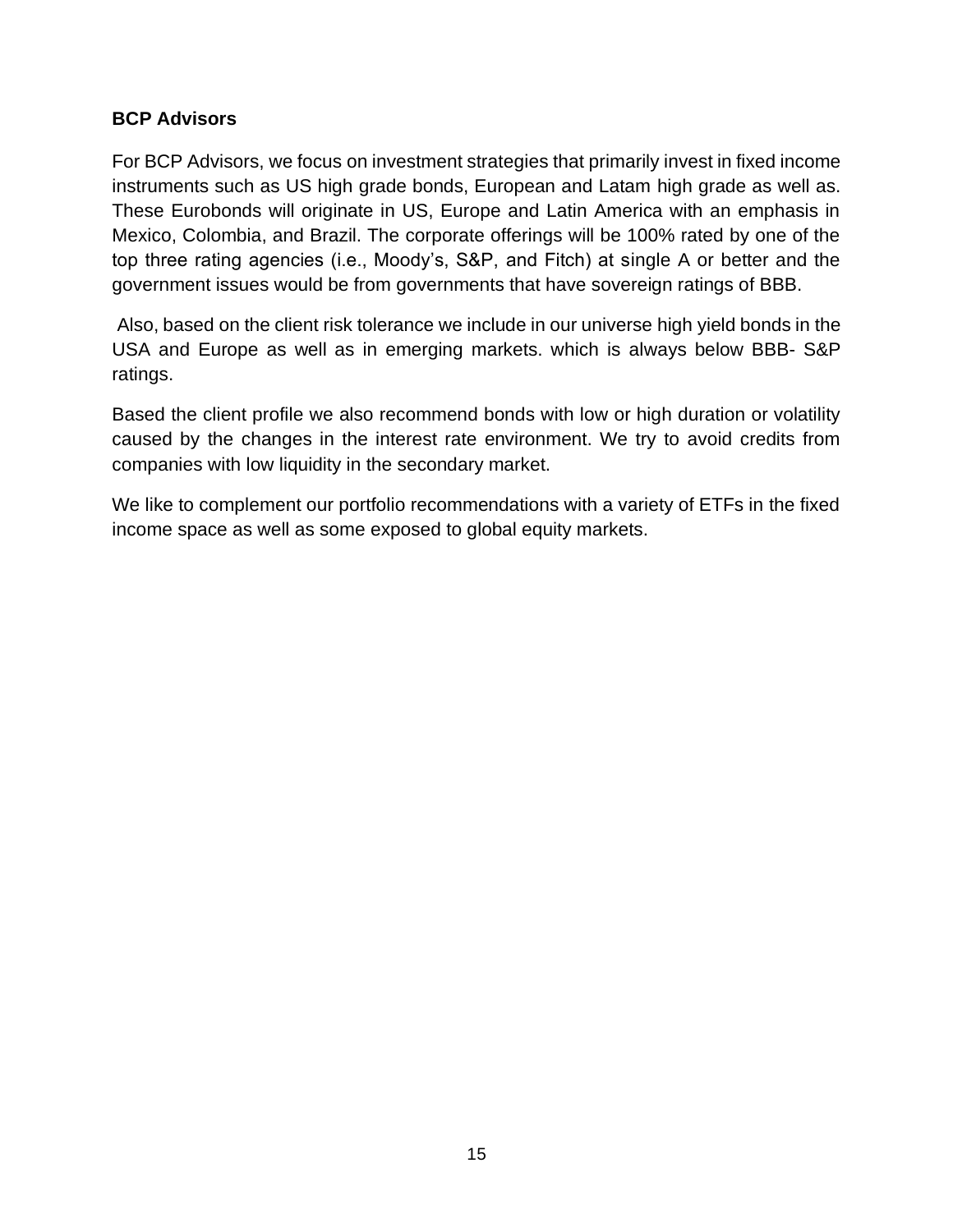## <span id="page-16-0"></span>**Item 9 – Disciplinary Information**

We do not have any legal, financial or other "disciplinary" item to report. We are obligated to disclose any disciplinary event that would be material to you when evaluating us to initiate a Client / Adviser relationship, or to continue a Client /Adviser relationship with us.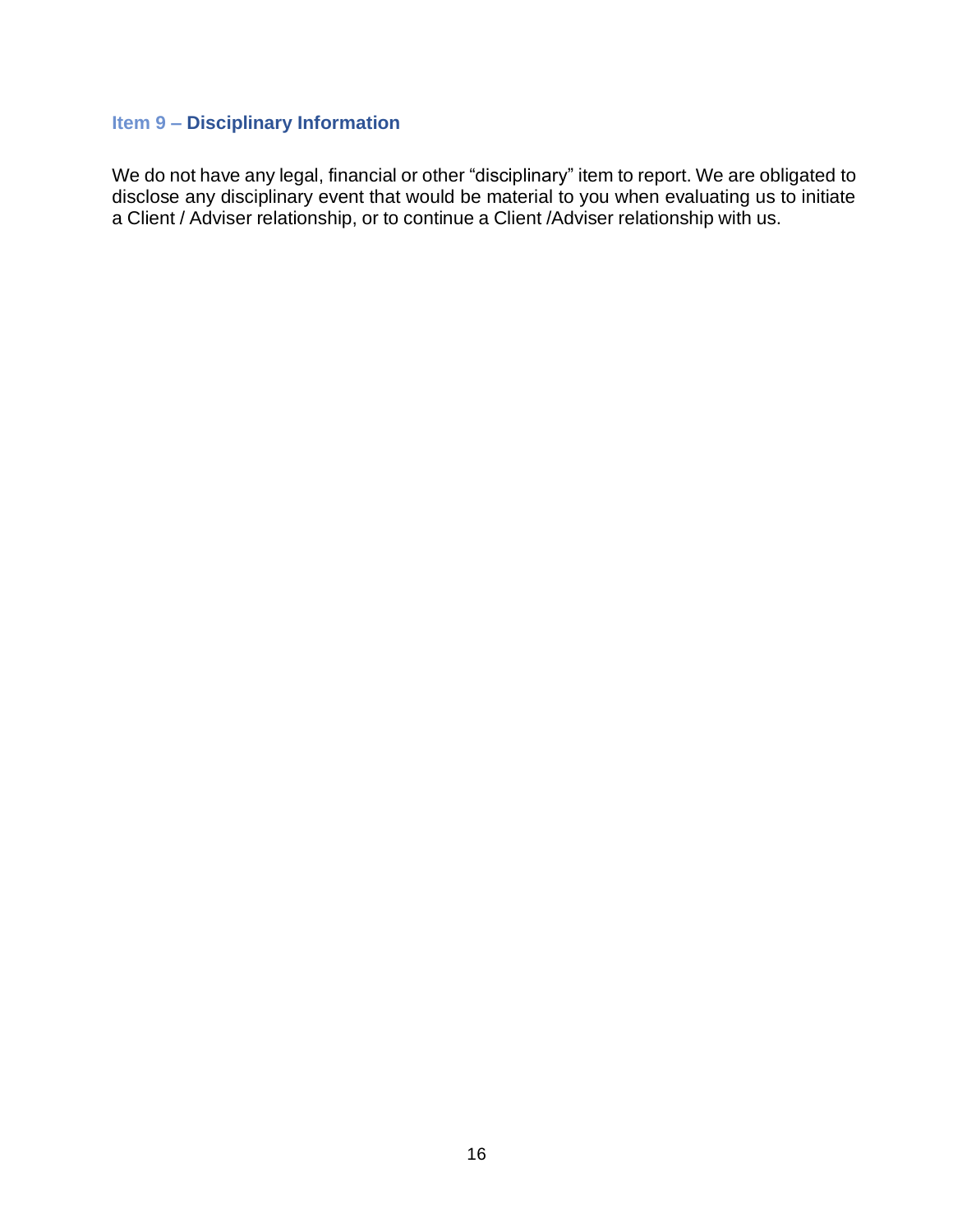## <span id="page-17-0"></span>**Item 10 – Other Financial Industry Activities and Affiliations**

We are not, nor any of our management persons registered, or have an application pending to register as a broker-dealer, futures commission merchant, commodity pool operator, commodity trading advisor or as an associated person (or registered representative) of the foregoing entities, except as noted below.

In addition, we do not, nor any of our management persons have any relationship or arrangement that is material to its advisory business or to our clients that we or any of our management persons have with any related person (except as noted below) that is, under common control and ownership, a:

- Broker-dealer, municipal securities dealer, or government securities dealer or broker,
- Investment company or other pooled investment vehicle,
- Other investment adviser or financial planner
- Futures commission merchant (or commodity pool operator or commodity trading advisor),
- Banking or thrift institution,
- Accountant or accounting firm,
- Lawyer or law firm,
- Insurance company or agency,
- Pension consultant, or
- Sponsor or syndicator of limited partnerships.

#### Insigneo Securities, LLC ("Insigneo")

Pedro E. Fernandez de los Muros, our Member, and Ignacio Guerrero, our Members are registered representatives of Insigneo Securities, LLC ("Insigneo"), a registered broker dealer and member FINRA and SIPC. Activities listed and commissions earned are independent from, and in addition, to those of BCP. This may represent a conflict of interest because their time is split between the two business operations. Pedro E. Fernandez de los Muros and Ignacio Guerrero may spend up to 25% of their time with Insigneo. This activity may be considered material; however, BCP and Insigneo Securities, LLC are not affiliated companies.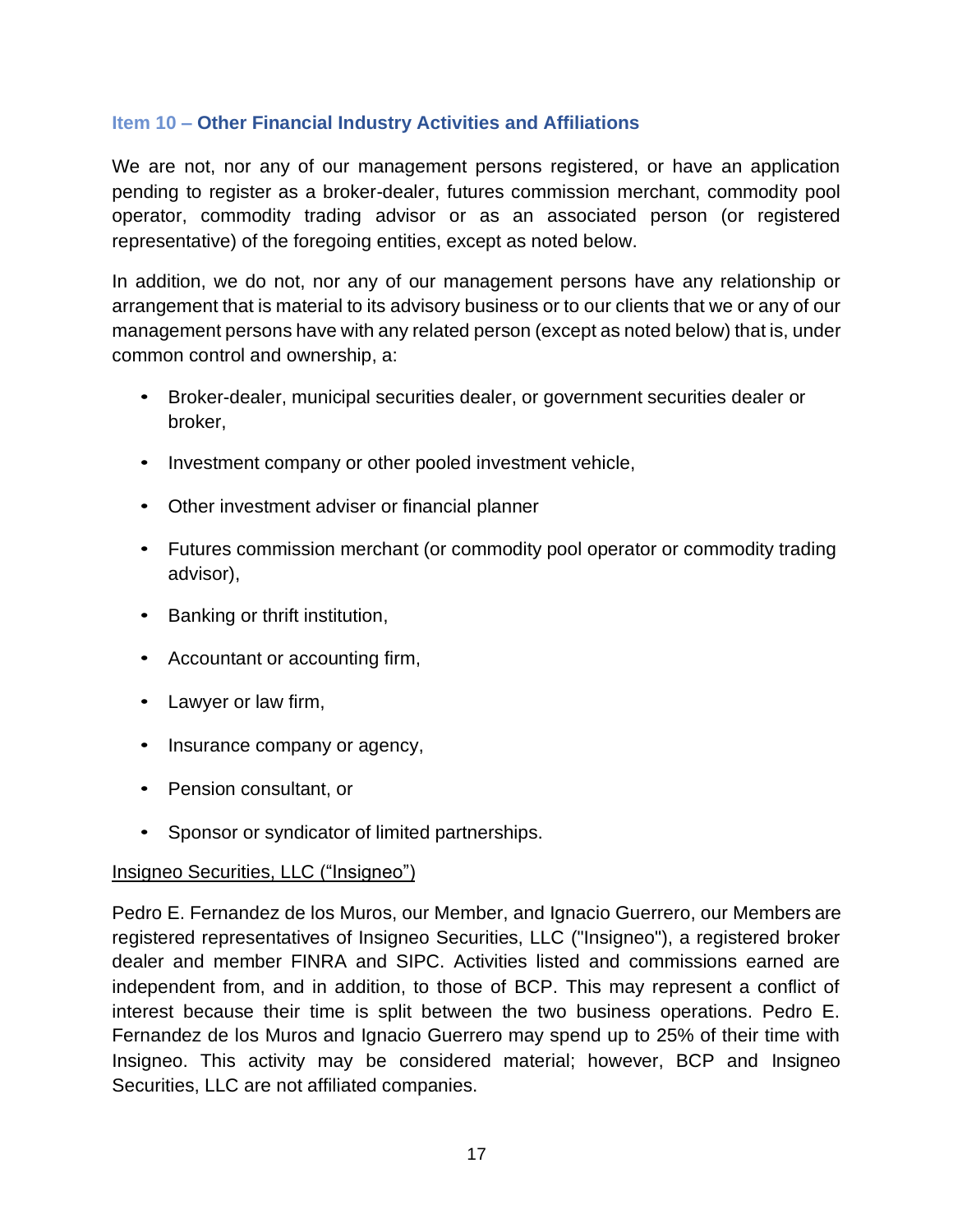Our IARs are compensated by a fee based on assets in the advisory accounts rather than receiving commissions. As registered representatives of Insigneo, they may receive compensation based upon the sale of an investment product, including distribution and service fees from the sale of mutual funds in non-managed accounts. Prior to these transactions being executed, registered representatives of Insigneo will disclose this conflict of interest.

## Blue Capital Partners, LLC ("Blue Capital")

Blue Capital is an entity under common control and ownership with our firm. Pedro E. Fernandez de los Muros, Mauricio Armando, and Ignacio Guerrero have an ownership interest in Blue Capital, a company in the business of purchasing, constructing, remodeling, managing, and selling residential properties. We believe Blue Capital's time demands will not have any material impact on BCP Global or its clients.

## Blue Global Realty Corp.

Mauricio Armando is a real estate agent for Blue Global Realty Corp. He also has a 33% ownership interest in this entity.

### BCP Advisors S.A.

We no longer have a sub-advisor relationship with BCP Advisors S.A.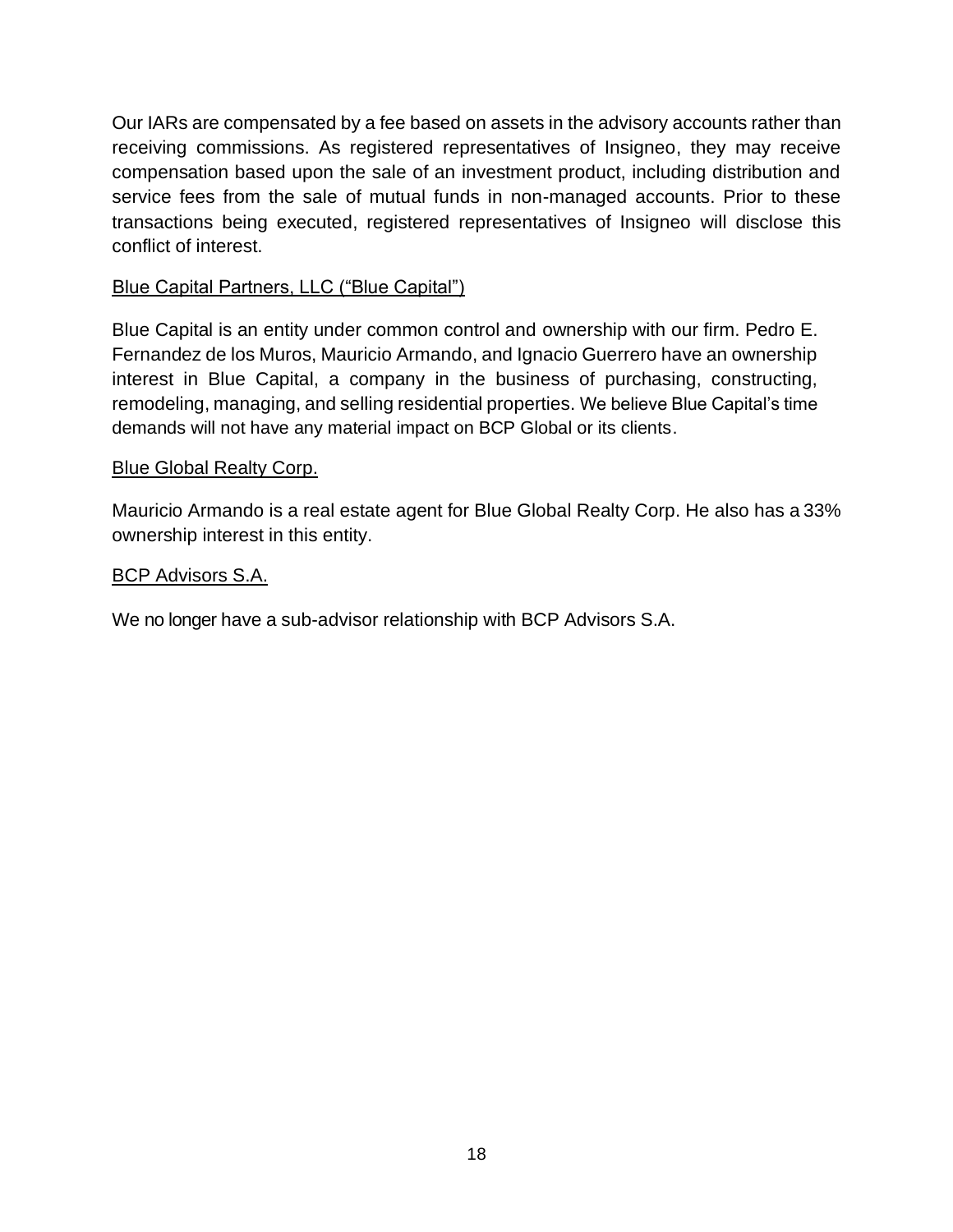## <span id="page-19-0"></span>**Item 11 – Code of Ethics, Participation or Interest in Client Transactions and Personal Trading**

The Code of Ethics adopted and implemented by us applies to our activities under the Investment Advisers Act of 1940 (as amended—the Advisers Act). All of our employees are deemed by the Advisers Act to be supervised persons<sup>1</sup> and are therefore subject to this Code of Ethics. In carrying on our daily affairs, we and all of our employees shall act in a fair, lawful and ethical manner, in accordance with the rules and regulations imposed by our governing regulatory authority.

We have created a Code of Ethics which establishes standards and procedures for the detection and prevention of certain conflicts of interest including activities by which persons having knowledge of our investments and investment intentions might take advantage of that knowledge for their own benefit. We have in place Ethics Rules (the "Rules"), which are comprised of the Code of Ethics and Insider Trading policies and procedures. The Rules are designed to ensure that our personnel (i) observe applicable legal (including compliance with applicable state and federal securities laws) and ethical standards in the performance of their duties; (ii) at all times place the interests of our clients first; (iii) disclose all actual or potential conflicts; (iv) adhere to the highest standards of loyalty, candor and care in all matters relating to its clients; (v) conduct all personal trading consistent with the Rules and in such a manner as to avoid any actual or potential conflict of interest or any abuse of their position of trust and responsibility; and (vi) not use any material non-public information in securities trading. The Rules also establish policies regarding other matters such as outside employment, the giving or receiving of gifts, and safeguarding portfolio holdings information.

Under the general prohibitions of the Rules, our personnel may not: 1) effect securities transactions while in the possession of material, non-public information; 2) disclose such information to others; 3) participate in fraudulent conduct involving securities held or to be acquired by any client; and 4) engage in frequent trading activities that create or may create a conflict of interest, limit their ability to perform their job duties, or violate any provision of the Rules.

Our personnel are required to conduct their personal investment activities in a manner that we believe is not detrimental to our advisory clients. Our personnel are not permitted to transact in securities except under circumstances specified in the Code of Ethics. The

 $1$  Supervised person means any partner, officer, director (or other person occupying a similar status or performing similar functions), or employee of an investment adviser, or other person who provides investment advice on behalf of the investment adviser and is subject to the supervision and control of the investment adviser.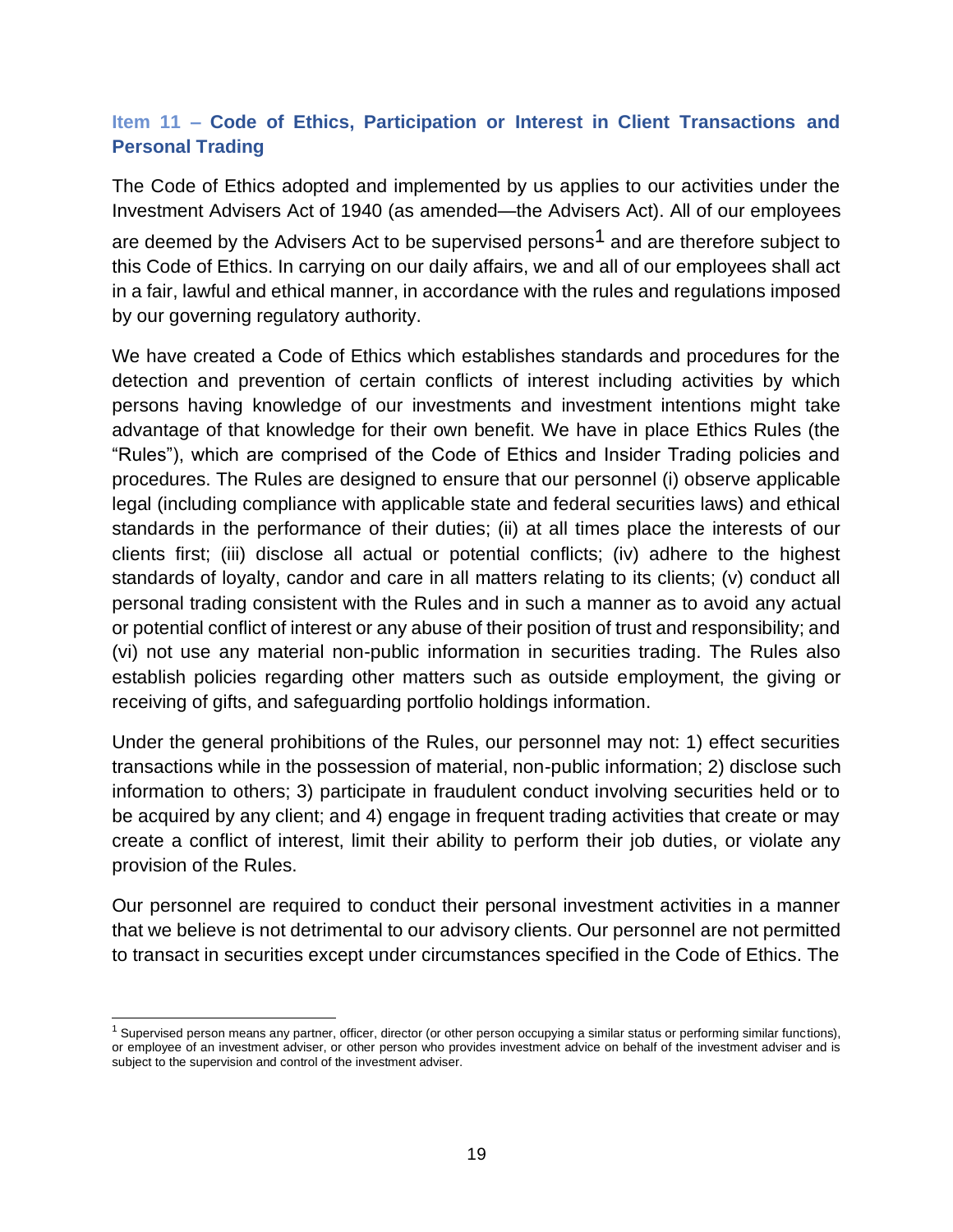policy requires all Access Persons<sup>2</sup> to report all personal transactions in securities not otherwise exempt under the policy. All reportable transactions are reviewed for compliance with the Code of Ethics. The Ethics Rules are available to you and prospective clients upon request. In the event that you request a copy of our Code of Ethics, we will furnish to you a copy within a reasonable period of time at your current address of record.

Typically, neither we, nor a related person, will recommend to you, or buy or sell for your accounts, securities in which we or a related person have a material financial interest. However, in 2018 and 2019 we issued convertible notes to be converted into equity investments in BCP. The convertible notes totaling \$1,475,000, were issued to investors that, currently, are clients of BCP under the following terms: Each Purchaser agreed to lend to the Company certain amount against the issuance and delivery by BCP of a convertible promissory note equivalent to such amount. The outstanding principal amount of the Loan shall be due and payable on each note's Maturity Date. BCP shall pay simple interest on the outstanding principal amount until payment in full, which interest shall be payable at the rate of 4% per annum or the maximum rate permissible by law, whichever is less. Interest shall be due and payable on the Maturity Date and shall be calculated on the basis of a 365-day year for the actual number of days elapsed. Upon the occurrence of certain listed events, the outstanding principal balance of the Note shall automatically convert in whole without any further action by the Holder into Shadow Equity Securities at a determined conversion price described in the Note.

This creates a potential conflict of interest because the Firm is incentivized to give preferential treatment and/or spend more time on these client accounts, due to their status as both a lender and ultimate equity owner. However, the risk of a conflict of interest is mitigated because client accounts are managed by model portfolios selected by the client. The model portfolios are monitored and rebalanced to the target mix within one or two quarterly review cycles, and the rebalancing affects all clients in the model portfolio. Long horizon portfolios are typically rebalanced once or twice a year. Additionally, clients have the ability to independently change their portfolio selection at any time.

It is our policy not to permit related persons (or certain of their relatives) to trade in a manner that takes advantage of price movements that may be caused by clients' transactions.

On occasion, we, or any of our officers or directors or related persons may buy or sell securities that are recommended to clients. Furthermore, our IARs may buy or sell for their own accounts, securities that are also held by their clients. Conversely, they may buy and sell securities for client accounts which they themselves may own. Such transactions are permitted if in compliance with our Policy on Personal Securities Transactions. Reports of personal transactions in securities by our IARs are reviewed by the firm's Compliance Department quarterly.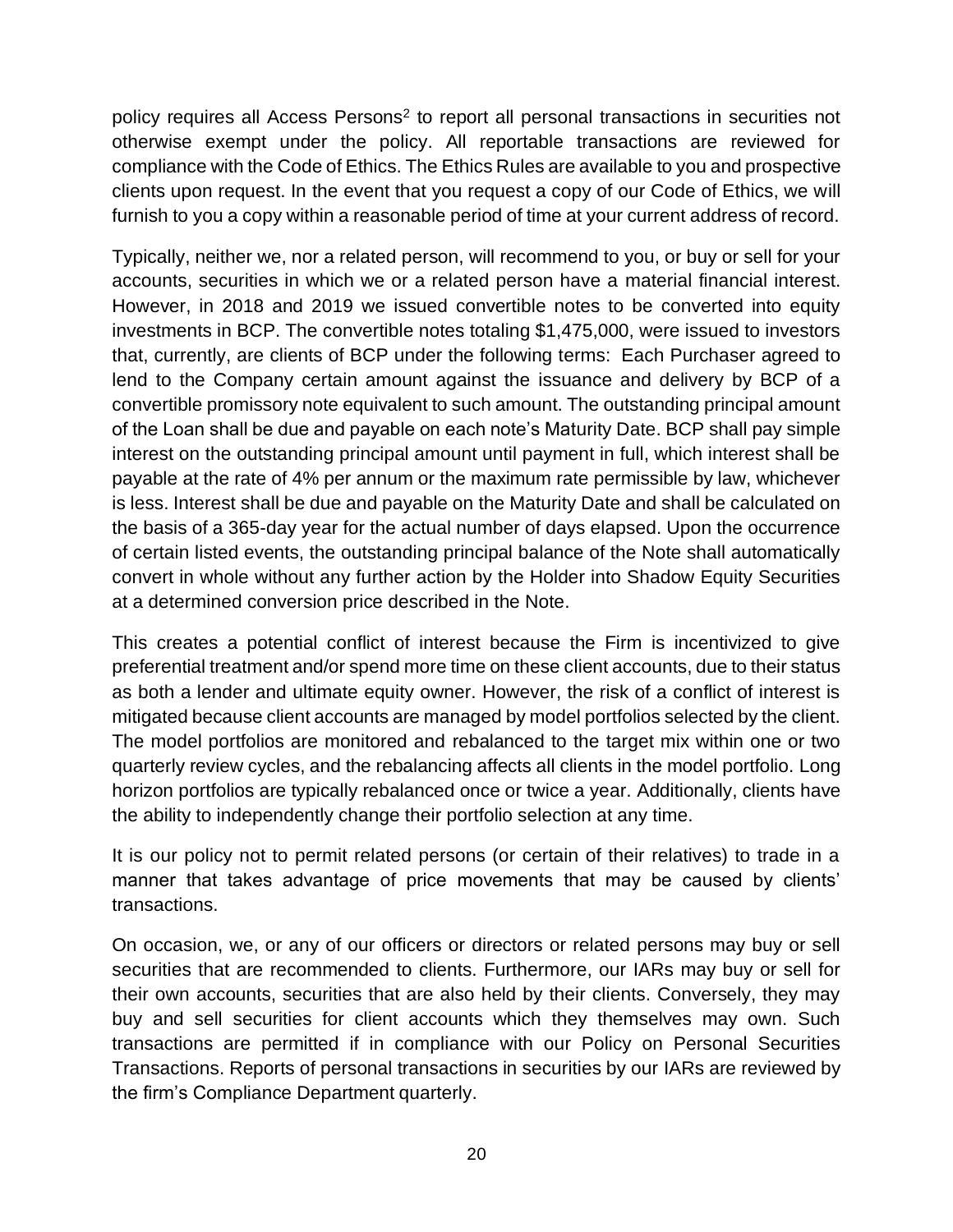We do not believe there is a conflict of interest when the securities are purchased as part of the strategies that are being managed for all accounts simultaneously (block trading). Our policy in terms of trades is either the orders are placed in block, (everybody gets the same price), or the clients trades are placed first after which prudent time is allowed to elapse hence to avoid any conflict that may be construed as to trading the same securities as the client. The securities traded by us are widely held with ample liquidity, and we are too small of an advisor to believe it can affect the market price of the securities it trades.

Records will also be maintained of all securities products bought or sold by us, the related persons or related entities. Such records will be available for inspection upon request.

Files of securities transactions affected for our related persons will be maintained for review should there be a conflict of interest. Our principal will review all securities transactions of our related persons to ensure no conflicts exist with client executions. To prevent conflicts of interest, all our employees must comply with our Written Supervisory Procedures, which imposes restrictions on the purchase or sale of securities for their own accounts and the accounts of certain related persons.

We do not execute transactions on a principal or agency cross basis.

We agree that all non-public records, information, and data relating to the business of the other, clients or Designated Portfolios (including, without limitation, any and all non-public, personal information regarding clients) that are exchanged or negotiated pursuant to the Sub-Advisory Agreement or in carrying out the Agreement are, and shall remain, confidential.

 $2$  Access person means any of your supervised persons who has access to nonpublic information regarding any clients' purchase or sale of securities, or nonpublic information regarding the portfolio holdings of any reportable fund, or who is involved in making securities recommendations to clients, or who has access to such recommendations that are nonpublic. If providing investment advice is your primary business, all of your directors, officers and partners are presumed to be access persons.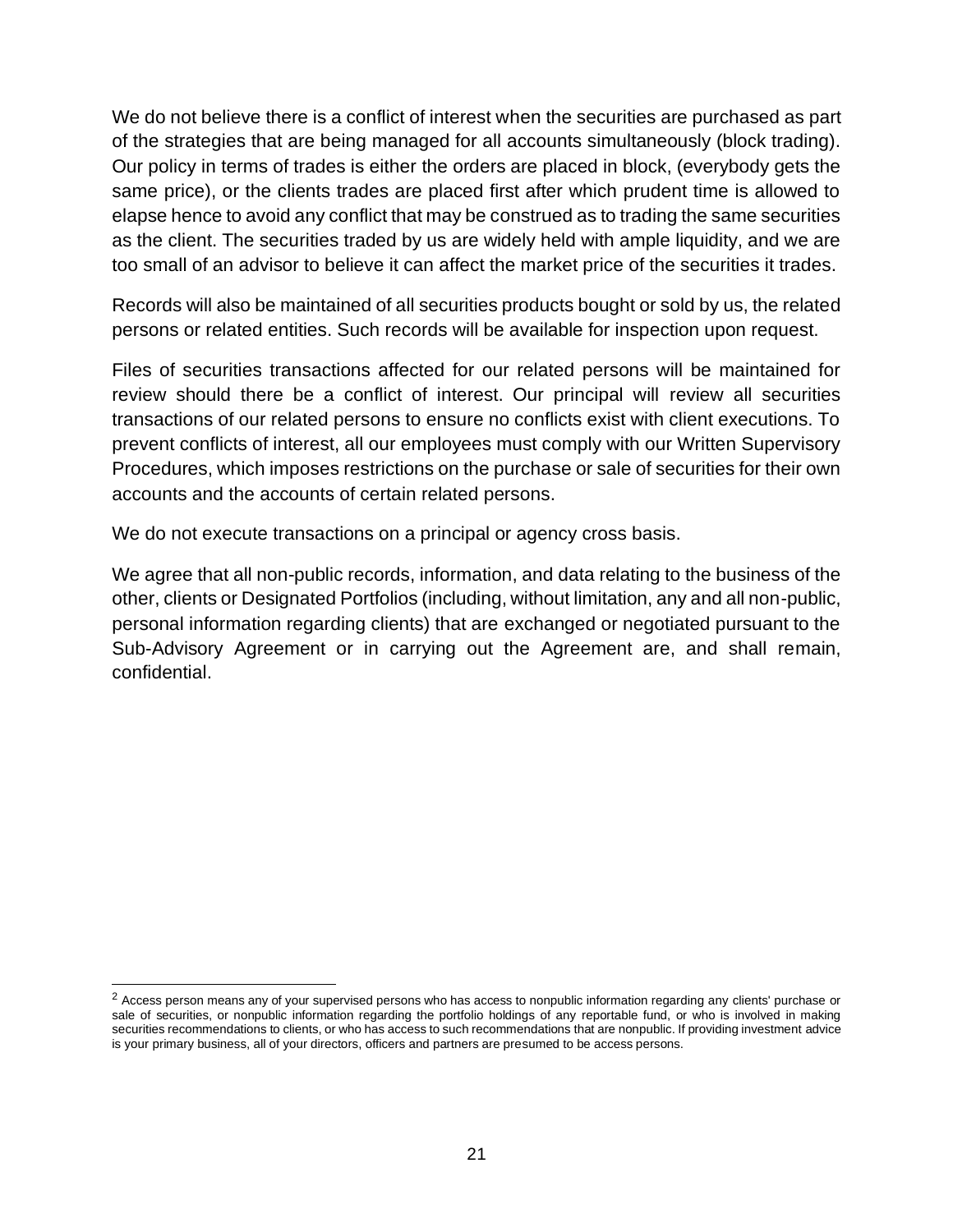#### <span id="page-22-0"></span>**Item 12 – Brokerage Practices**

Pedro E. Fernandez de los Muros, and Ignacio Guerrero ("our members"), in their capacity as registered representatives of Insigneo, may recommend Insigneo's brokerdealer services to you. However, you are free to implement advisory recommendations through any firm and are under no obligation to purchase or sell securities through us, as a result of the individual registrations of the IARs with Insigneo. Otherwise, we will recommend and use Interactive Brokers, LLC, member NYSE, FINRA, SIPC and regulated by the US Securities and Exchange Commission and the Commodity Futures Trading Commission ("Interactive Brokers") as the custodian for our clients.

We establish minimum requirements for the broker dealers to be used. They must be dependable and reputable institutions and have a strong market presence. They must be SEC registered, participate in the SIPC program, have online access, and online trading, and have sufficient insurance over the SIPC amount to cover the size of the accounts.

If a client asks us to recommend a broker/dealer, he/she will get a list of the institutions with which we have had good experience in the past based on the factors mentioned above.

All securities transactions are generally processed through Insigneo because of our relationship with Insigneo; consequently, we cannot assure best execution of those securities transactions. In seeking best execution, the determinative factor is not always the lowest possible cost, but whether the transaction represents the best qualitative execution, taking into consideration the full range of a broker-dealer's services, including among others, the execution capability, commission rates, and responsiveness. Accordingly, although we will seek competitive rates, it may not necessarily obtain the lowest possible commission rates for the client's account transactions. Additionally, this would present a conflict of interest to the extent that our members (as registered representatives of Insigneo) could receive commissions for effecting securities transactions through Insigneo.

While we maintain to achieve that the commissions paid by our clients shall comply with our duty to obtain best execution, a client may pay commissions that are higher than another broker-dealer might charge to effect the same transactions.

Transactions for each client account generally will be effected independently, unless we decide to purchase or sell the same securities for several clients at approximately the same time. We may, but is not obligated to, combine or "batch" such orders to obtain "best execution", to negotiate more favorable commission rates or to allocate equitably among our clients differences in prices and commissions or other transaction costs that might have been obtained had such orders been placed independently. Under this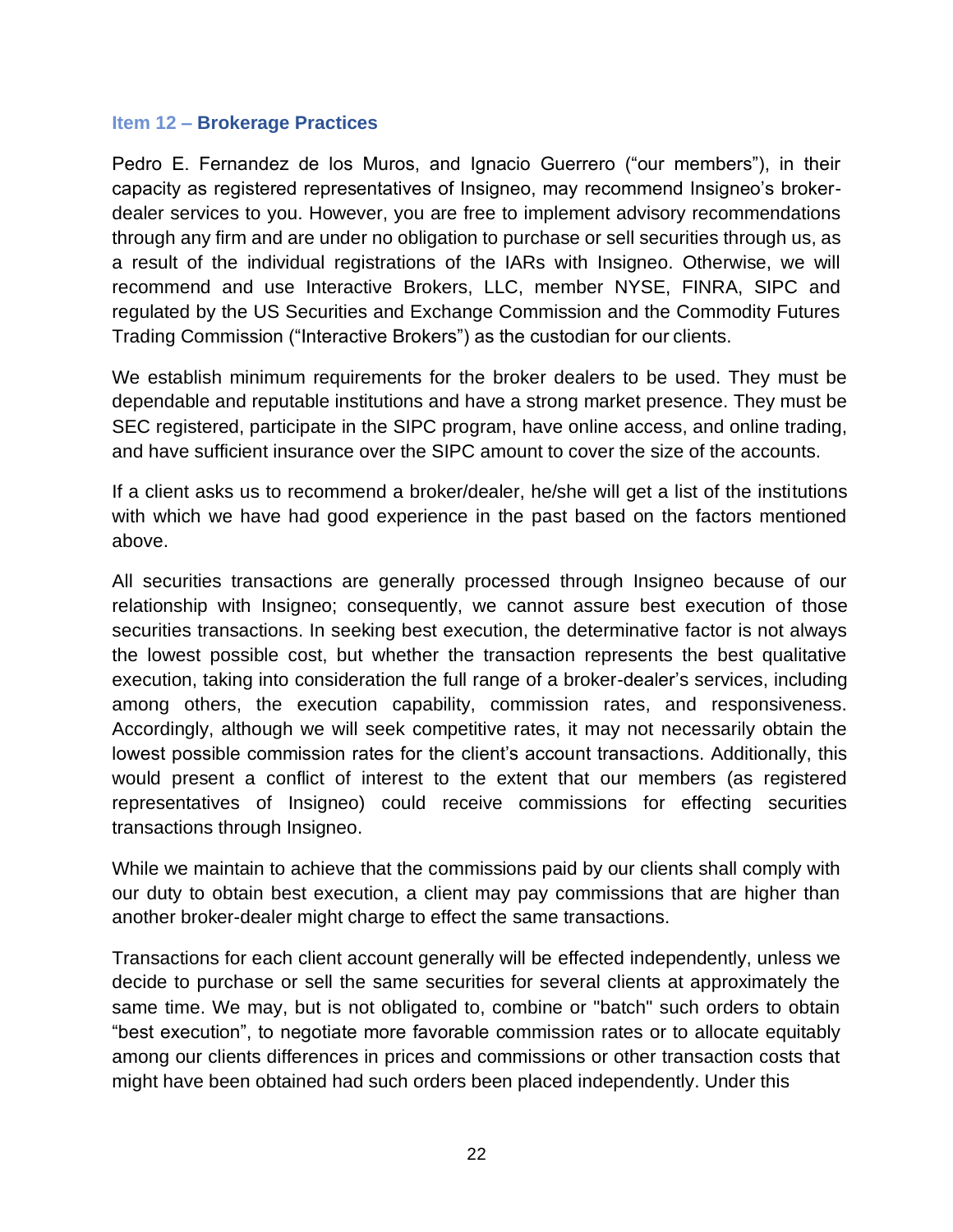procedure, transactions will be averaged as to price and will be allocated among our clients in proportion to the purchase and sale orders placed for each client account on any given day. To the extent that we determined to aggregate client orders for the purchase or sale of securities, including securities in which our principals and/or personnel may invest, we shall generally do so in accordance with the parameters set forth in SEC No-Action Letter, *SMC Capital, Inc.* We do not receive any additional compensation or remuneration as a result of the aggregation.

We do not receive research or other products or services from a broker-dealer or a third party in connection with client securities transactions ("soft dollar benefits"). Additionally, we do not consider whether we or a related person receive client referrals from a brokerdealer or third party in selecting or recommending broker-dealers to our clients, nor do we routinely recommend, request or require that a client direct us to execute transactions through a specified broker-dealer.

## Administrative Trade Errors:

From time-to-time we may make an error in submitting a trade order on your behalf. Trading errors may include a number of situations, such as:

- The wrong security is bought or sold for a client,
- A security is bought instead of sold,
- A transaction is executed for the wrong account,
- Securities transactions are completed for a client that had a restriction on such security; or
- Securities are allocated to the wrong accounts.

When this occurs, we may place a correcting trade with the broker-dealer which has custody of your account. If an investment gain results from the corrective action, the gain will remain in your account unless it is legally not permissible for you to retain the gain, or we confer with you and you decide to forego the gain (e.g., due to tax reasons). If a loss occurs due to our administrative trade error, we are responsible and will pay for the loss to ensure that you are made whole.

Note: To limit the respective administrative expenses and burden of processing small trade errors, it should be noted some custodians (at their own discretion) may elect not to invoice us if the trade error involves a de minimis dollar amount (usually less than \$100). Generally, if related trade errors result in both gains and losses in your account, they may be netted.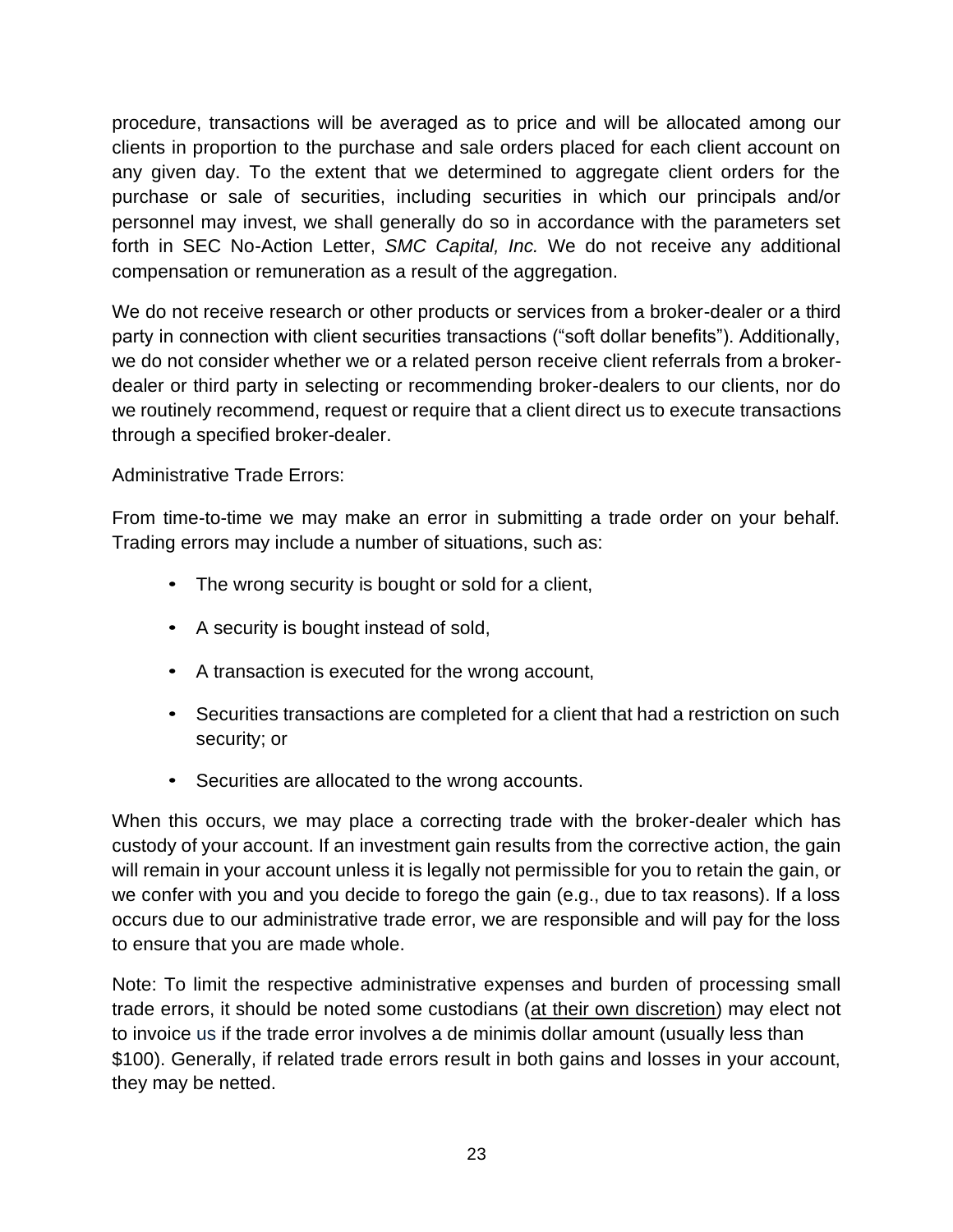#### <span id="page-24-0"></span>**Item 13 – Review of Accounts**

Investment positions and accounts are monitored periodically by our investment advisors. Additional reviews may be triggered by changes in an account holder's personal, tax, or financial status.

Each client receives individual attention, and investment risk classifications are established according to the client's objectives and financial situation.

Market appreciation or depreciation may cause an account to be out of balance with the established investment risk category. When this happens, it is our policy to bring the account back in balance within the next two quarterly review cycles. Other deviations may be caused by deposits or withdrawals. Accounts that are out of balance due to deposits or withdrawals should be rebalanced promptly.

Clients receive written account statements directly from the custodian. From time to time, we will prepare and present a written analysis of your account. This analysis contains a summary of the asset allocation, a consolidated grouping of the types of investments and the different asset classes compared as a percent to the total, graphs, charts, and may contain other analyses such as a calendar of expected income from fixed income securities where appropriate, total income, total withdrawals, and fees charged. Note that this report is not an account statement, nor should it be construed as representing an account statement. Your only official record of assets is the account statements provided by the custodian, broker/dealer, mutual fund or other money managers, as appropriate. Any discrepancy should be reported to us as soon as possible*.* The reasoning behind this disclaimer is for you to get used to reviewing your statements and to use this analysis as we do as atool.

In the particular case with our main institutional client of another RIA in Panama, we provide a monthly market analysis and portfolio recommendations that show our view on the markets as well investing ideas for our client. The principal of BCP Panama sends on weekly basis an average of 2 to 4 individual portfolios of the clients of that RIA that need to be reviewed. After our review process, we have a weekly conference call with BCP Panama to make suggestions and allocation changes. During the week we have several informal phone calls with BCP Panama to follow up our recommendations and discuss market news that may affect the portfolios in their clients.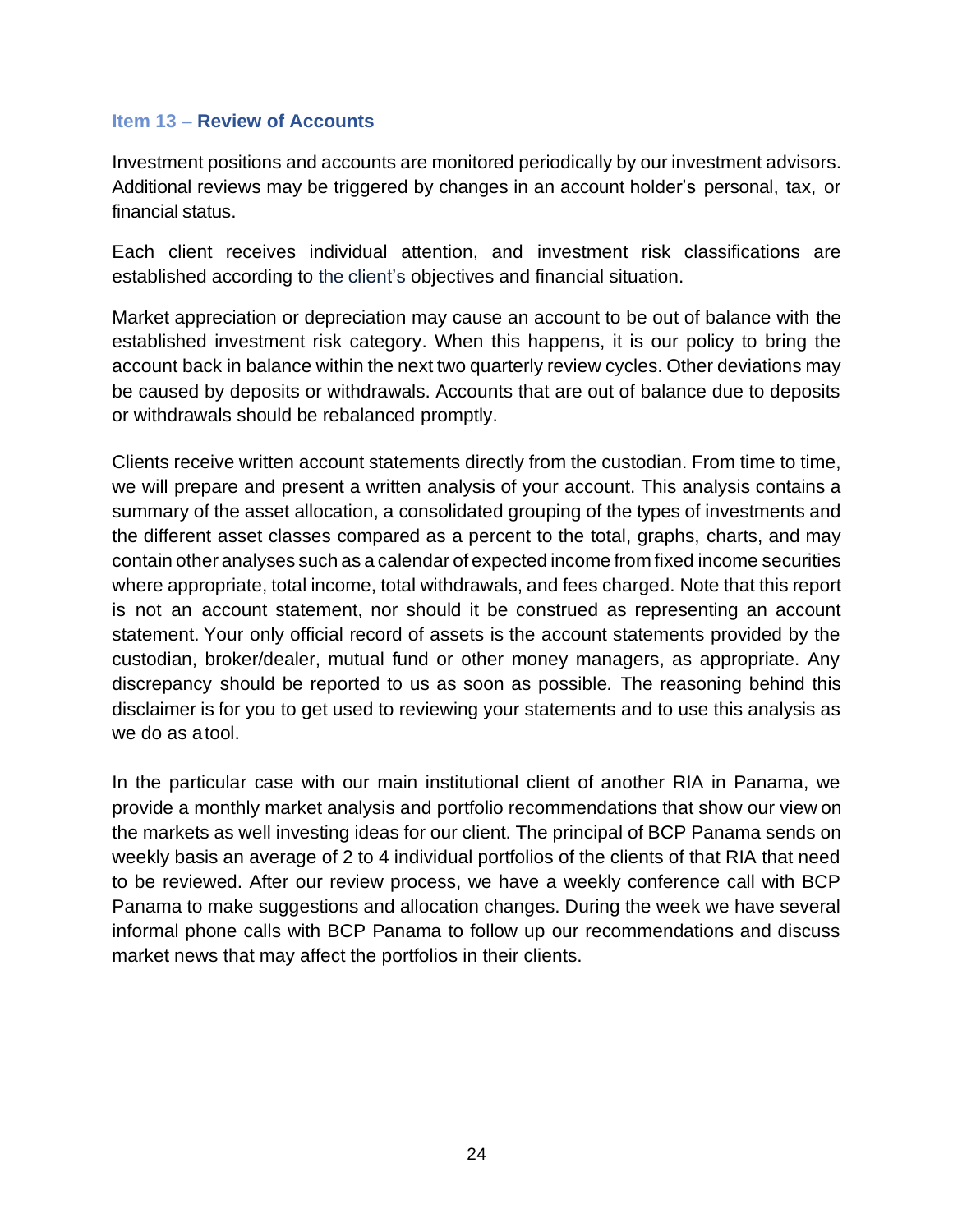## <span id="page-25-0"></span>**Item 14 – Client Referrals and Other Compensation**

We do not receive an economic benefit from a non-client for providing investment advice or other advisory services to our clients. However, we will use solicitors to attract customers and will sign the Solicitors Referral Agreement with each solicitor. We will pay the solicitor an ongoing fee that will range from 45% to 80% of what we charge the client. Details of the agreement with each solicitor are included in the Solicitor's Disclosure and provided to each referred client during the onboarding process.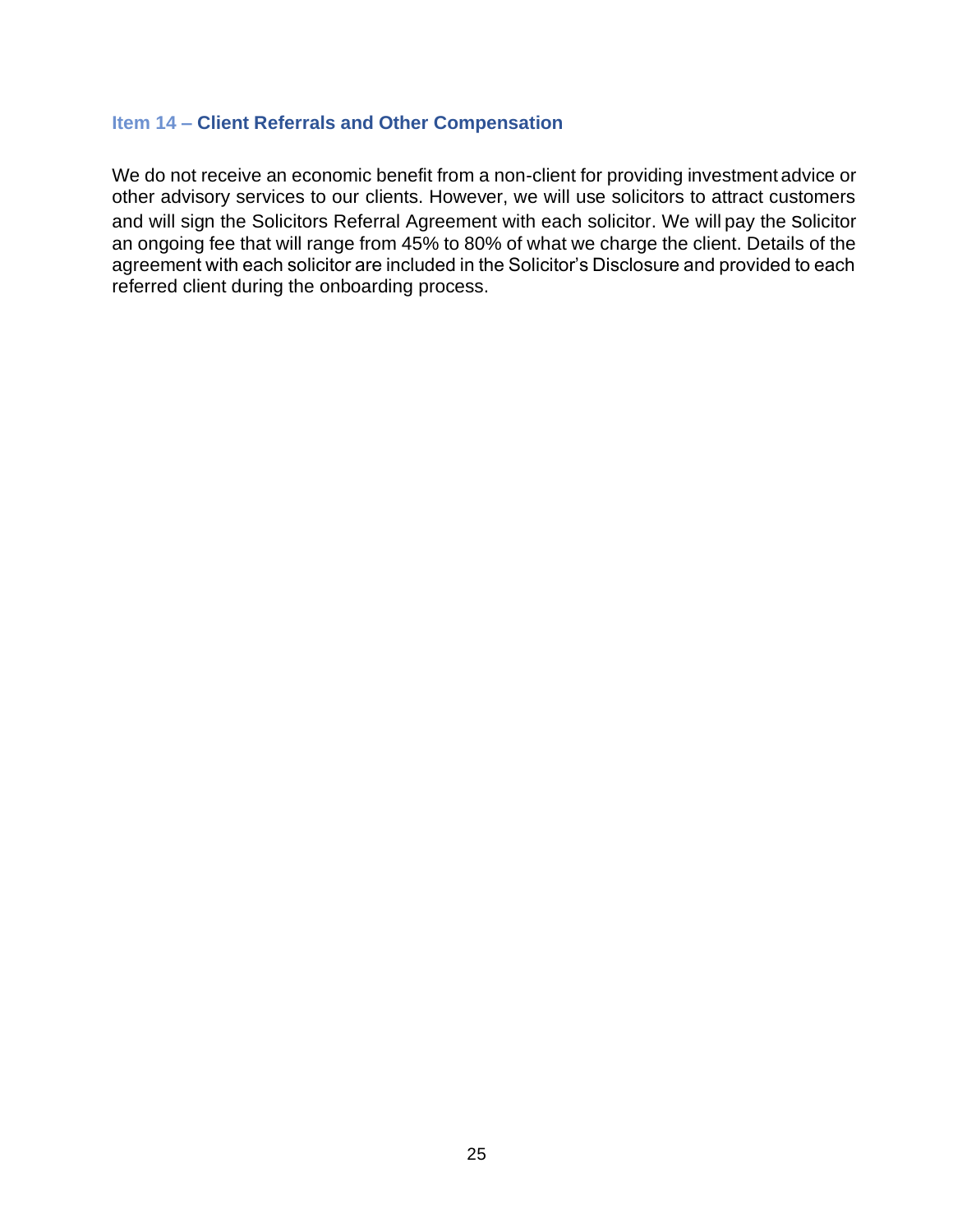#### <span id="page-26-0"></span>**Item 15 – Custody**

We do not have custody of client funds or securities; however, we may be granted authority, upon written consent from you, to deduct the advisory fees directly from your account. The custodian will send to you, at least quarterly, an account statement identifying the amount of funds and each security in the account at the end of period and setting forth all transactions in the account during that period including the amount of advisory fees paid directly to us. You should compare the account statements you receive from the broker-dealer, bank or qualified custodian with those you receive from us.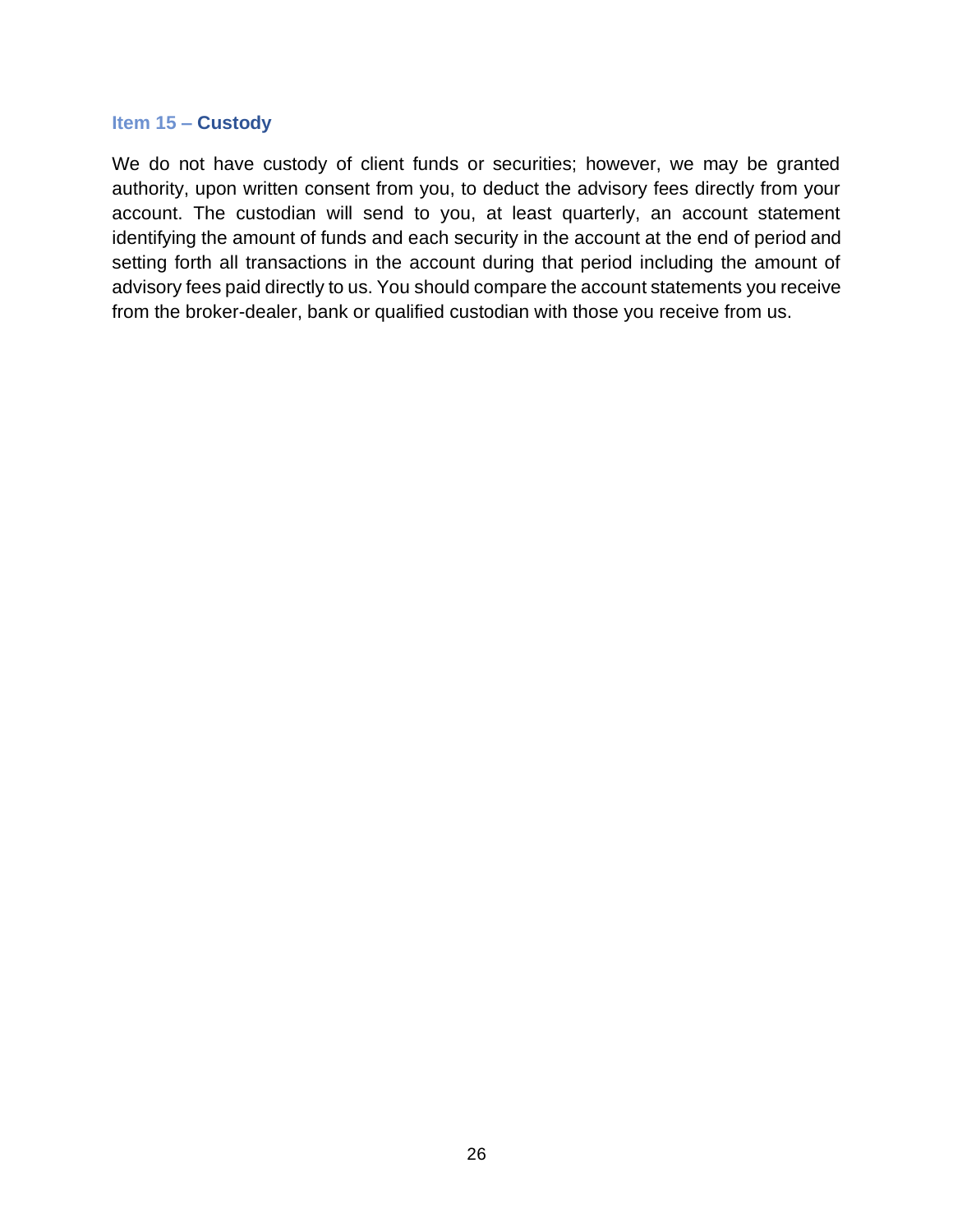#### <span id="page-27-0"></span>**Item 16 – Investment Discretion**

We do accept discretionary authority to manage securities accounts on your behalf. Specifically, we do have discretionary authority to determine which securities to buy or sell on your behalf and determine the amount of securities to be bought or sold on your behalf. The transactions fees set forth by the broker/dealer are determined by the broker dealer, and we do not affect or influence in any way the amounts they charge.

In managing investment portfolio, we act in a manner in keeping with what we understand and believe to be in your best interest.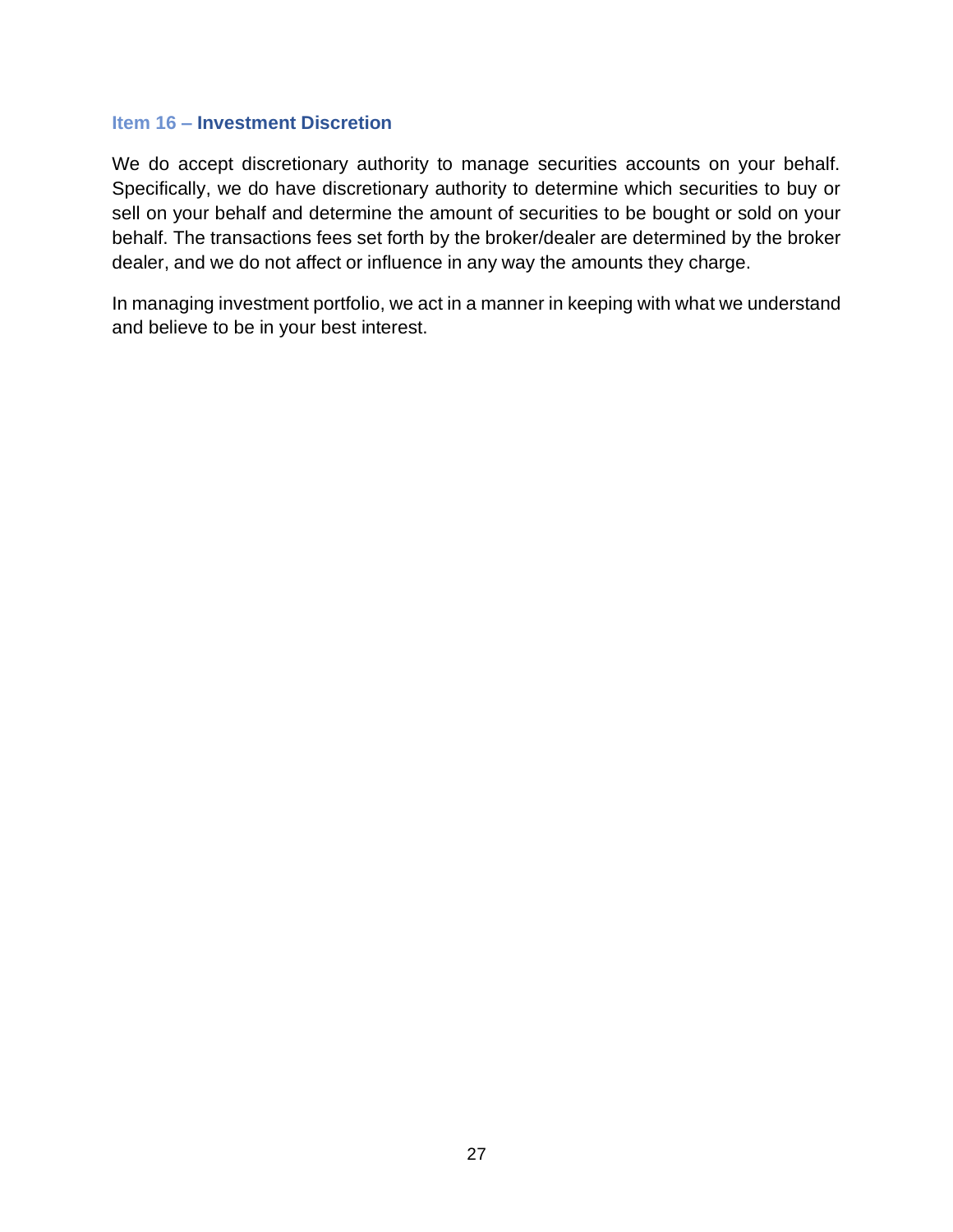## <span id="page-28-0"></span>**Item 17 – Voting Client Securities (i.e., Proxy Voting)**

We do not have, nor will we accept authorization to vote client securities. Clients will receive their proxies or other solicitations directly from their custodian or a transfer agent. Clients should contact their custodian or a transfer agent with questions about a particular solicitation.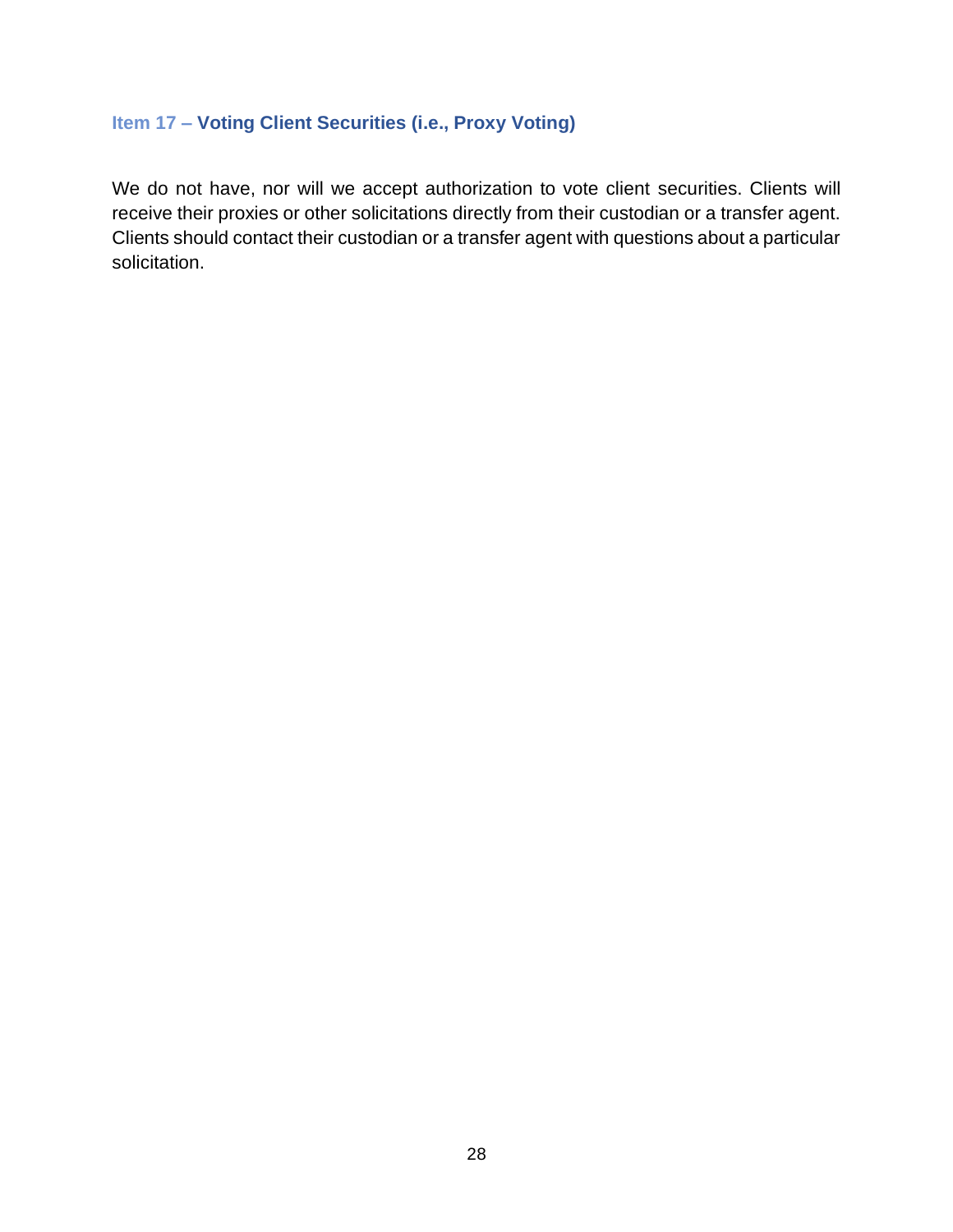#### <span id="page-29-0"></span>**Item 18 – Financial Information**

BCP is not required in this Item to provide you with certain financial information or disclosures about BCP's financial condition because:

- BCP has NO financial commitment that impairs its ability to meet contractual and fiduciary commitments to clients and has NOT at any time during the past ten years been the subject of a bankruptcy proceeding.
- We do not require or solicit prepayment of client fees of more than \$1,200 per client and six months or more in advance.

However, in order to fund the BCP Global's investments in technology and improvements to the online investment platform, in 2018 and 2019 BCP issued convertible notes to be converted into equity investments in the firm totaling \$1,475,000.

BCP believes that the notes will not have an impact on its ability to provide services to clients. We are currently able to meet all of our financial obligations and to continue to service your accounts to the best of our abilities. While not anticipated, should our financial condition changes, we will notify you and explain the steps we intend to take to address them.